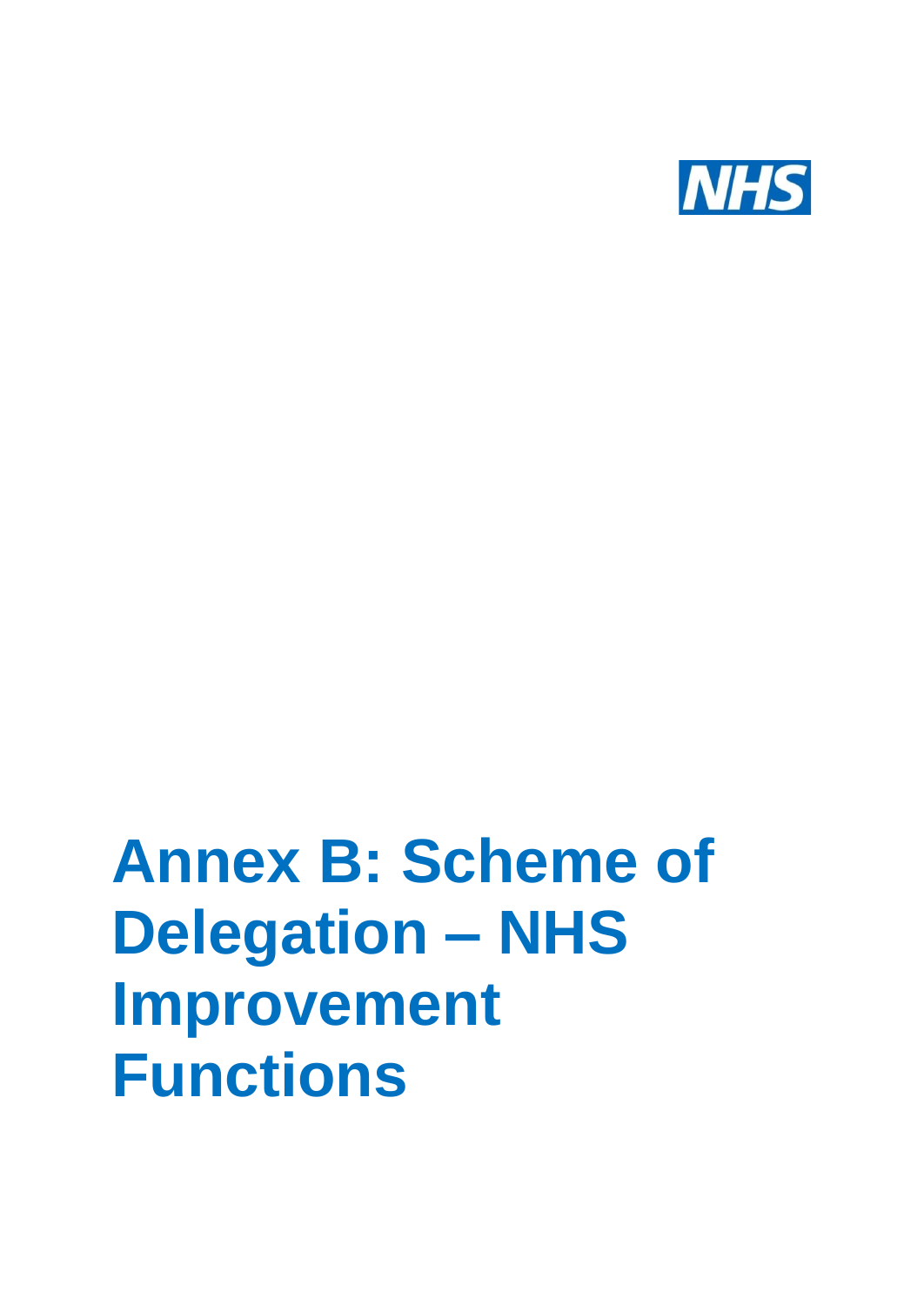### **Contents**

| 5 Scheme of Delegation - Functions relating to finance and resources (other than pricing) 19 |  |
|----------------------------------------------------------------------------------------------|--|
|                                                                                              |  |
|                                                                                              |  |
|                                                                                              |  |
|                                                                                              |  |
|                                                                                              |  |

| Document Owner: Director of<br>Governance & Legal | Prepared by: Board Secretariat | First published:     |
|---------------------------------------------------|--------------------------------|----------------------|
|                                                   | Approval date: 10 March 2022   | Version number: 14.0 |
| Status Approved                                   | Next review date:              | Page 2               |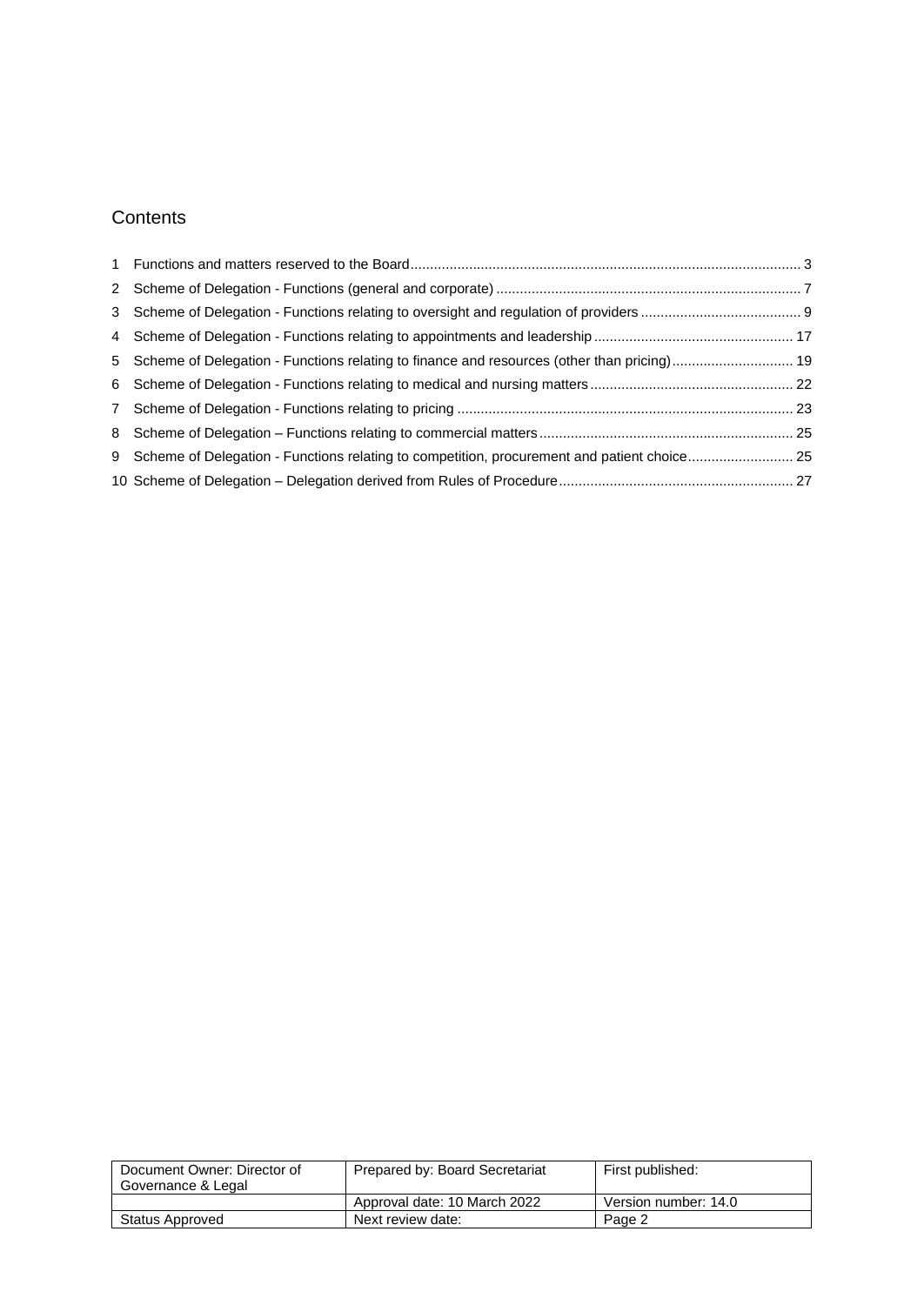## **1 Functions and matters reserved to the Board**

| <b>Reference:</b>                                                                              | <b>Reserved To:</b> | <b>Functions:</b>                                                                                                                                                                                                                                              |
|------------------------------------------------------------------------------------------------|---------------------|----------------------------------------------------------------------------------------------------------------------------------------------------------------------------------------------------------------------------------------------------------------|
| <b>Strategy and Management</b>                                                                 |                     |                                                                                                                                                                                                                                                                |
|                                                                                                | Board               | The establishment and maintenance of NHS Improvement's strategic direction - reviewing, contributing to and<br>approving NHS Improvement's vision, mission and values.                                                                                         |
|                                                                                                | <b>Board</b>        | The approval of NHS Improvement's corporate and business plans, including the distribution of NHS<br>Improvement's financial allocation as set out in the annual business plan and any subsequent material change to<br>this.                                  |
|                                                                                                | Board               | The approval of NHS Improvement's risk management strategy/framework, including the determination of<br>Monitor's risk appetite.                                                                                                                               |
|                                                                                                | Board               | The approval of all of NHS Improvement's significant regulatory policies prior to consultation with stakeholders and                                                                                                                                           |
|                                                                                                |                     | any material amendments following responses received in response to consultation.                                                                                                                                                                              |
|                                                                                                | Board               | The review of performance in light of NHS Improvement's strategy, objectives, business plans and budgets with a<br>view to ensuring that any necessary corrective action is taken.                                                                             |
|                                                                                                | Board               | The continuous appraisal of the affairs and effective management of NHS Improvement by means of the receipt of<br>reports from committees and officers, including the review of the top level/strategic risks facing NHS Improvement<br>and their mitigations. |
| <b>Operational decision-making</b>                                                             |                     |                                                                                                                                                                                                                                                                |
| See related entries in later<br>sections                                                       | <b>Board</b>        | The determination of any operational decision considered to be policy-determining (i.e. having strategic<br>implications) and/or very high risk.                                                                                                               |
| For NHS TDA, see direction 6(k)<br>of the TDA Directions                                       | Board               | Approval of (or, in the case of non-financially distressed FTs, providing an opinion on) trust business cases for<br>capital investment and property transactions with a value in excess of £50m                                                               |
| Section 35 of the NHS Act 2006<br>(Monitor)                                                    | <b>Board</b>        | Decisions on authorisation of an NHS trust as an FT, where decision is marginal                                                                                                                                                                                |
| Section 65D of the NHS Act<br>2006 (Monitor)<br>Direction 7 of the TDA<br>Directions (NHS TDA) | <b>Board</b>        | Decision on whether to appoint a trust special administrator for an FT or to recommend to Secretary of State that<br>such an administrator is appointed for an NHS trust                                                                                       |
| Section 73 of the 2012 Act<br>(Monitor)                                                        | Board               | Agreeing proposals for regulatory market studies                                                                                                                                                                                                               |
| Section 116 of the 2012 Act<br>(Monitor)                                                       | <b>Board</b>        | Decision to publish national tariff                                                                                                                                                                                                                            |

<span id="page-2-0"></span>

| Document Owner: Director of<br>Governance & Legal | Prepared by: Board Secretariat | First published:     |
|---------------------------------------------------|--------------------------------|----------------------|
|                                                   | Approval date: 10 March 2022   | Version number: 14.0 |
| Status Approved                                   | Next review date:              | Page 3               |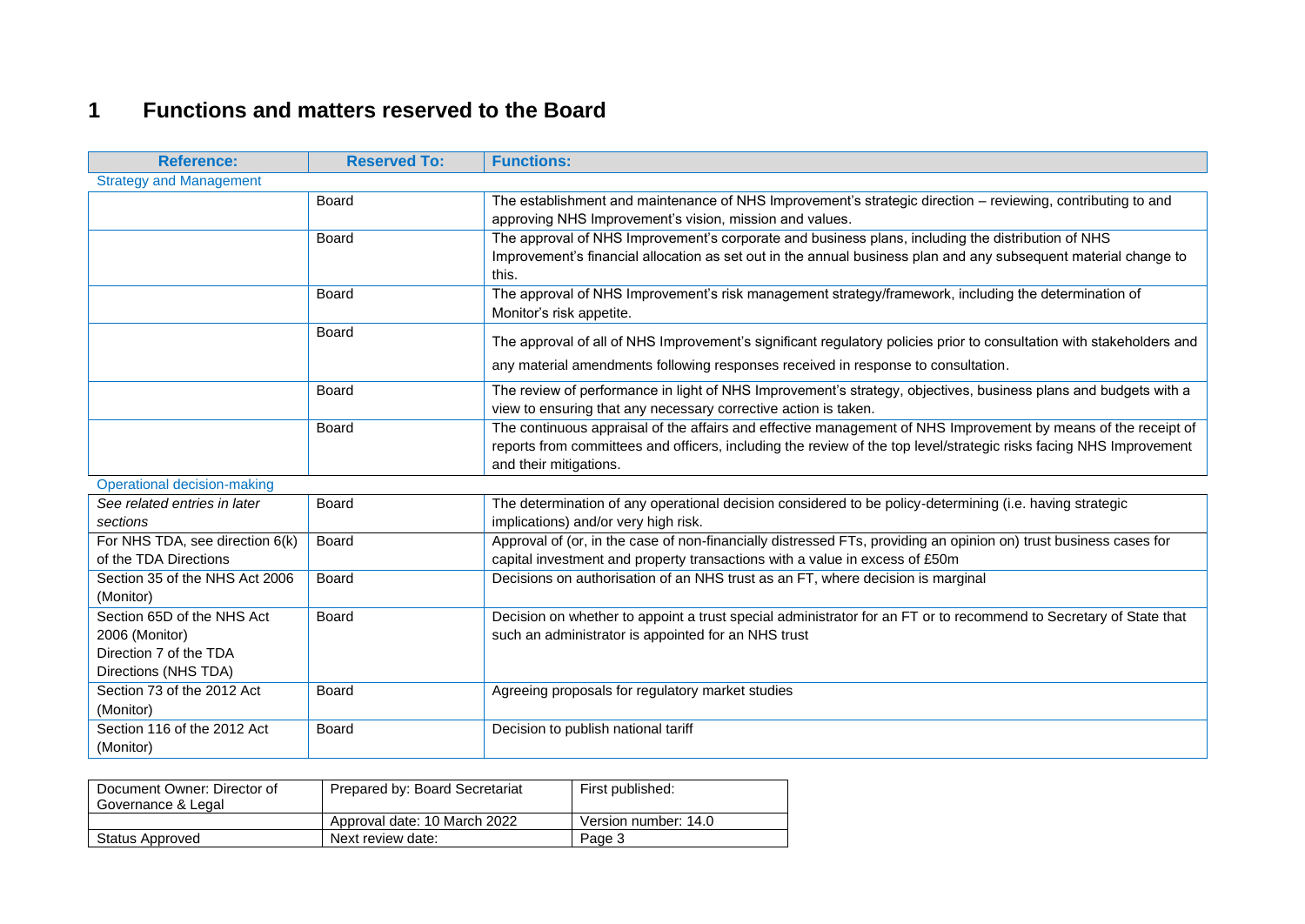| <b>Reference:</b>                                                                                                                                                                                                                              | <b>Reserved To:</b>   | <b>Functions:</b>                                                                                                                                                                                       |
|------------------------------------------------------------------------------------------------------------------------------------------------------------------------------------------------------------------------------------------------|-----------------------|---------------------------------------------------------------------------------------------------------------------------------------------------------------------------------------------------------|
| Section 118 of the 2012 Act<br>(Monitor)                                                                                                                                                                                                       | Board                 | Approval of national tariff proposals for consultation                                                                                                                                                  |
| Paragraph 5 of Schedule 11 to                                                                                                                                                                                                                  | Board                 | Decision to impose a financial penalty                                                                                                                                                                  |
| the 2012 Act (Monitor)                                                                                                                                                                                                                         |                       |                                                                                                                                                                                                         |
| Organisation and internal controls                                                                                                                                                                                                             |                       |                                                                                                                                                                                                         |
|                                                                                                                                                                                                                                                | <b>Board</b>          | The approval of NHS Improvement's high-level organisational design and control structure.                                                                                                               |
|                                                                                                                                                                                                                                                | Board                 | The approval of any significant change to the level and nature of insurance cover held by NHS Improvement.                                                                                              |
|                                                                                                                                                                                                                                                | <b>Board</b>          | The approval of significant corporate policies.                                                                                                                                                         |
|                                                                                                                                                                                                                                                | <b>Board</b>          | The approval of all proposed expenditure above £5 million.                                                                                                                                              |
|                                                                                                                                                                                                                                                | Board                 | The approval of the instigation or defence of legal proceedings.                                                                                                                                        |
|                                                                                                                                                                                                                                                | <b>Board</b>          | The approval of the opening or closing of any bank account.*                                                                                                                                            |
|                                                                                                                                                                                                                                                | Board                 | The approval of audit arrangements and the receipt of reports from the audit and risk assurance committee<br>meetings with a view to taking any appropriate action.*                                    |
| - Paragraphs 19 and 21 of<br>Schedule 8 to the 2012 Act<br>(Monitor)<br>- Paragraphs 3 and 15(3) of<br>Schedule 15 to the NHS Act<br>2006, regulations14 and 15 of SI<br>2012 no 922, and direction 8(b)<br>of the TDA Directions (NHS<br>TDA) | <b>Board</b>          | To consider and approve NHS Improvement's statutory annual report and accounts.*<br>In relation to NHS TDA, ensure annual report is presented at a public meeting within 30 days                        |
| Paragraph 7 of Schedule 8 to<br>the 2012 Act (Monitor)<br>Paragraph 3 of Schedule 6 to<br>the NHS Act 2006 (NHS TDA)<br>Section 50 of the NHS Act 2006                                                                                         | <b>Board</b><br>Board | The determination of the remuneration policy for Executive Members of the Board, subject to cross-government<br>controls.**<br>Determining if fees should be payable by FTs for maintaining FT register |
|                                                                                                                                                                                                                                                |                       |                                                                                                                                                                                                         |

\* *Indicates the matter is the responsibility of the Audit and Risk Committee, with final decisions taken by the Board as a whole.* 

*the \*\* Indicates the matters is the responsibility of the People, Remuneration & Nominations Committee, with final decisions taken by the Board as a whole*

#### Governance and appointments

| Paragraph 2(1) of Schedule 8 to $\sim$ | Chair and Non-Executive | Appointment of chief executive and executive members of Monitor (subject in the case of the chief executive to the |
|----------------------------------------|-------------------------|--------------------------------------------------------------------------------------------------------------------|
| the 2012 Act (Monitor)                 | Members                 | consent of the Secretary of State of Health and Social Care)                                                       |

| Document Owner: Director of<br>Governance & Legal | Prepared by: Board Secretariat | First published:     |
|---------------------------------------------------|--------------------------------|----------------------|
|                                                   | Approval date: 10 March 2022   | Version number: 14.0 |
| Status Approved                                   | Next review date:              | Page 4               |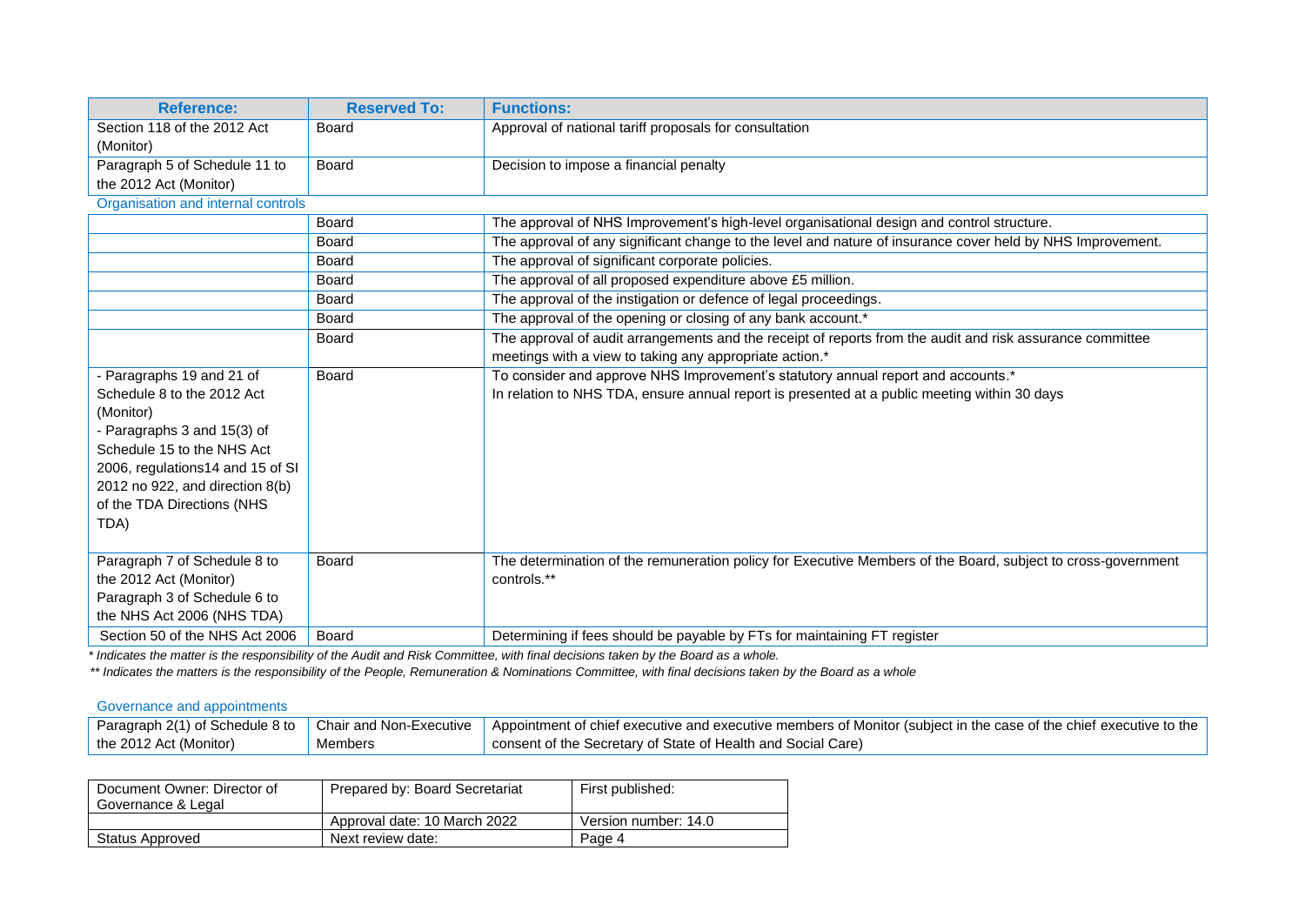| <b>Reference:</b>               | <b>Reserved To:</b> | <b>Functions:</b>                                                                                              |
|---------------------------------|---------------------|----------------------------------------------------------------------------------------------------------------|
| Paragraphs 10 and 11(2) of      | <b>Board</b>        | The approval of NHS Improvement's rules of procedure, including:                                               |
| Schedule 8 to the 2012 Act      |                     | arrangements for the exercise of functions, including a scheme of delegation and schedule of matters           |
| (Monitor's procedure and        |                     | reserved for Board decision; and                                                                               |
| exercise of functions)          |                     | standing financial instructions (paragraph 10 of Schedule 8 to the 2012 Act and SI 2012 no. 922),<br>$\bullet$ |
| Regulation 11 and 12 of SI 2012 |                     | The approval of any variation or amendment to these.                                                           |
| no 222 (NHS TDA standing        |                     |                                                                                                                |
| orders and arrangements for     |                     |                                                                                                                |
| exercise of functions)          |                     |                                                                                                                |
| Paragraph 10(1) of Schedule 8   | Board               | Appointment of Non-Executive Member to be vice/deputy chair                                                    |
| to the 2012 Act (Monitor)       |                     |                                                                                                                |
| Regulation 7 of SI 2012 no 922  |                     |                                                                                                                |
| (NHS TDA)                       |                     |                                                                                                                |
| Paragraph 9 of Schedule 8 to    | <b>Board</b>        | The establishment of formal committees, agreeing terms of reference and membership thereof                     |
| the 2012 Act (Monitor)          |                     |                                                                                                                |
| Regulations 7, 11 and 12(3) of  |                     |                                                                                                                |
| SI 2012 no 922 (NHS TDA)        |                     |                                                                                                                |
|                                 | <b>Board</b>        | The receipt of reports detailing the decisions and recommendations made by NHS Improvement's formal            |
|                                 |                     | committees (as appropriate)                                                                                    |
| Rules of Procedure, rule 5.1.7  |                     | Ensuring board meetings held in public, in accordance with the requirements of the 1960 Act (NHS TDA)          |
| Public Bodies Admission to      |                     | Decisions to exclude the public and conduct its business in private                                            |
| Meetings Act 1960 (NHS TDA)     |                     |                                                                                                                |
| Rules of Procedure, rule 5.10.2 | Board               | The ratification of decisions taken by the chair pursuant to the exercise of emergency powers.                 |
|                                 | Board               | The evaluation of the performance of the Board at least once a year, including a review of NHS Improvement's   |
|                                 |                     | overall governance arrangements                                                                                |
|                                 | Board               | Final decision to approve recommendations to the Secretary of State for Health and Social Care with regard to  |
|                                 |                     | changes to the structure, size and composition of the Board (Audit and Risk Assurance Committee to consider    |
|                                 |                     | recommendations)                                                                                               |
|                                 | <b>Board</b>        | The appointment of the senior independent director                                                             |
|                                 | <b>Board</b>        | The appointment of NHS Improvement's principal professional advisers                                           |

#### International Development Act 2002 – Monitor and NHS TDA

| Section 9 and Schedule 1 | Board | Exercising the power, as a relevant public body, to make arrangements for the purposes of furthering sustainable   |
|--------------------------|-------|--------------------------------------------------------------------------------------------------------------------|
|                          |       | ' development in countries outside the United Kingdom; improving the welfare of the population of one or more such |

| Document Owner: Director of<br>Governance & Legal | Prepared by: Board Secretariat | First published:     |
|---------------------------------------------------|--------------------------------|----------------------|
|                                                   | Approval date: 10 March 2022   | Version number: 14.0 |
| Status Approved                                   | Next review date:              | Page 5               |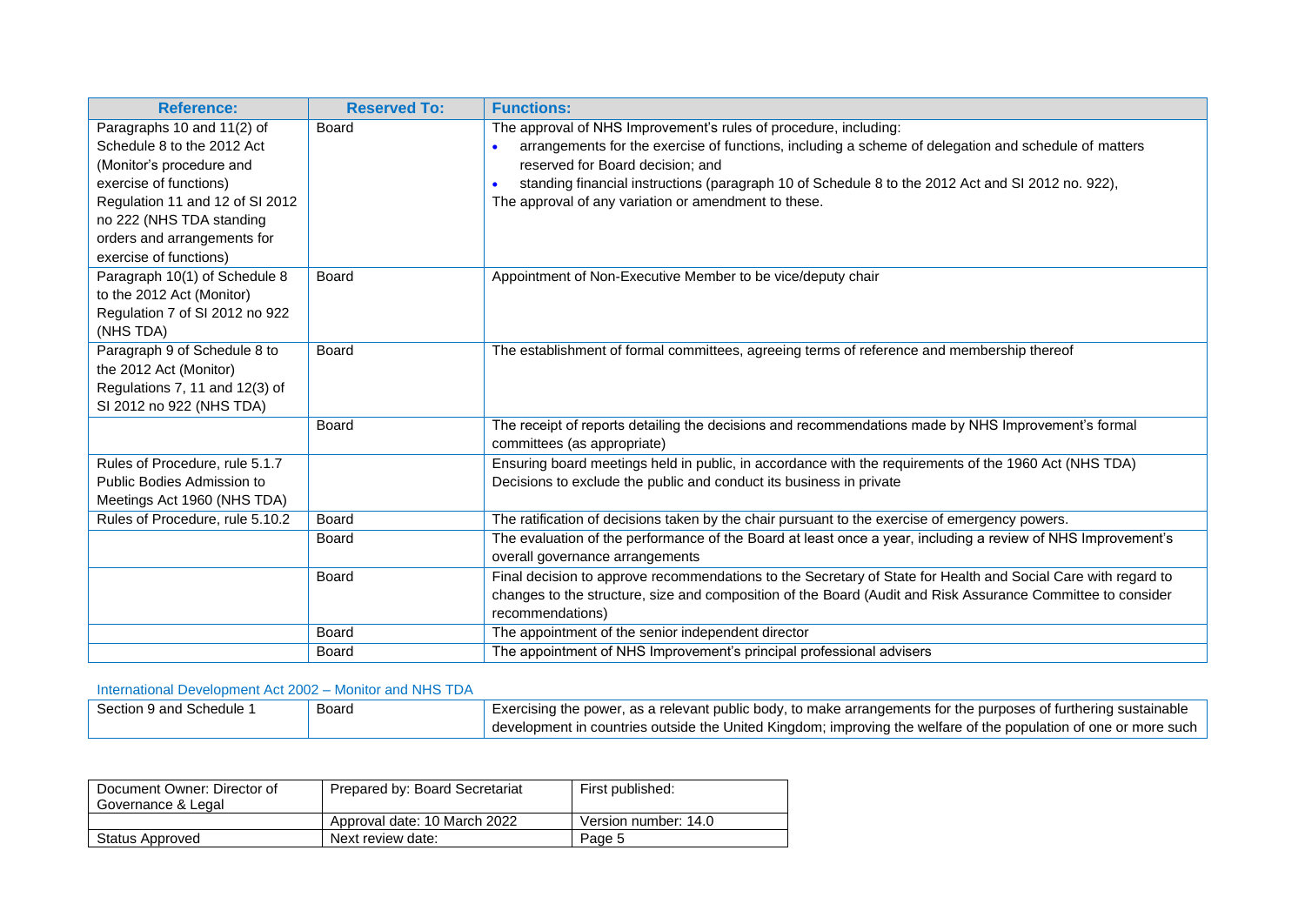| <b>Reference:</b> | <b>Reserved To:</b> | <b>Functions:</b>                                                                                                                           |
|-------------------|---------------------|---------------------------------------------------------------------------------------------------------------------------------------------|
|                   |                     | countries, or alleviating the effects of natural or man-made disaster or other emergency on the population of one<br>or more such countries |

| Document Owner: Director of<br>Governance & Legal | Prepared by: Board Secretariat | First published:     |
|---------------------------------------------------|--------------------------------|----------------------|
|                                                   | Approval date: 10 March 2022   | Version number: 14.0 |
| Status Approved                                   | Next review date:              | Page 6               |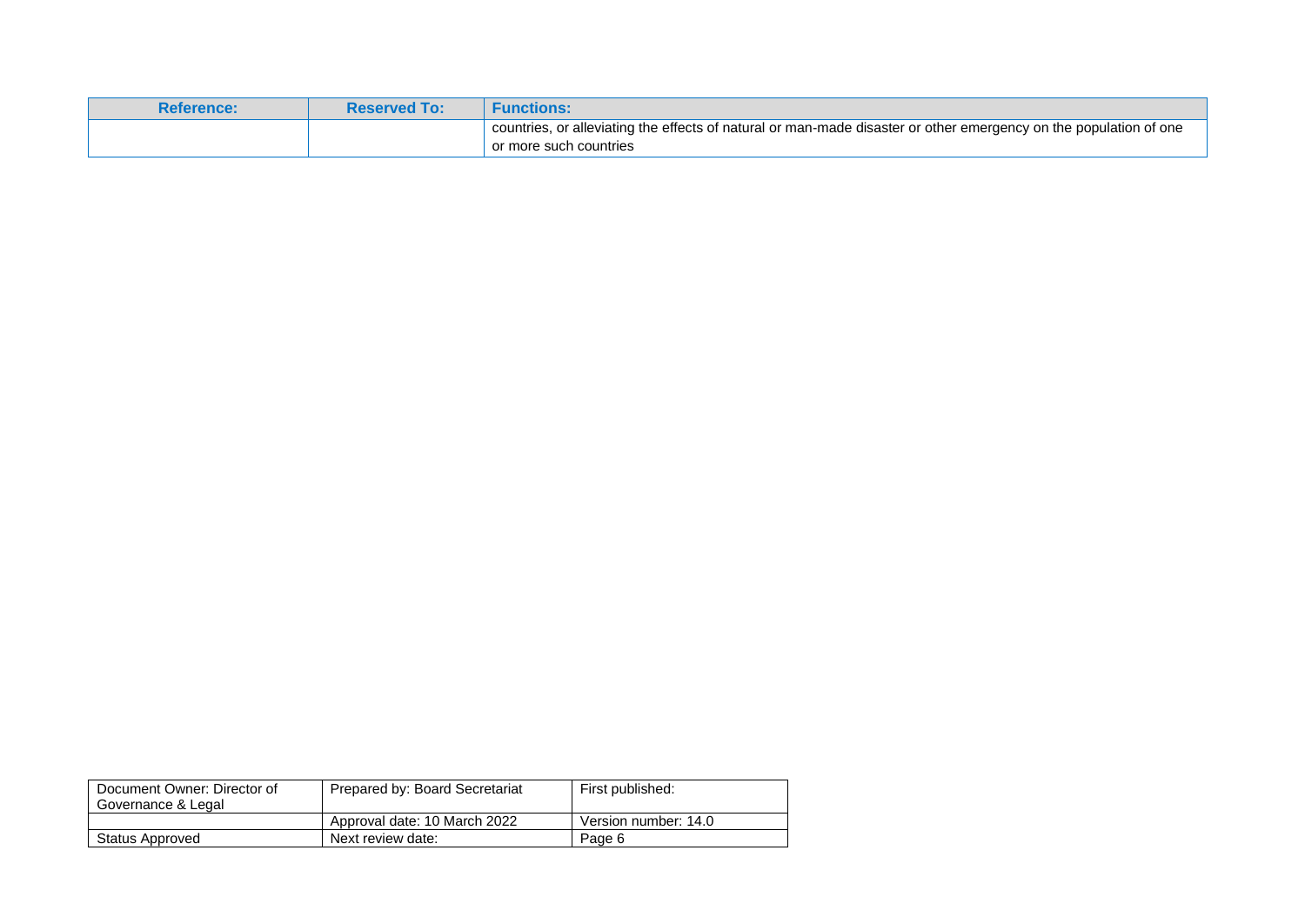# **2 Scheme of Delegation - Functions (general and corporate)**

| <b>Reference:</b>                                                  | <b>Delegated To:</b>           | <b>Functions:</b>                                                                                              |
|--------------------------------------------------------------------|--------------------------------|----------------------------------------------------------------------------------------------------------------|
|                                                                    |                                |                                                                                                                |
| NHS Act 2006 (NHS TDA functions)                                   |                                |                                                                                                                |
| Section 2                                                          | <b>National Directors</b>      | Do anything which is calculated to facilitate, or is conducive or incidental to, the discharge of any function |
|                                                                    |                                | conferred on Secretary of State by the Act and exercisable by NHS TDA by virtue of directions                  |
| Paragraph 3 of Schedule 6                                          | <b>National Directors</b>      | Appoint NHS TDA staff (subjection to HR and finance policies and internal controls)                            |
| 2012 Act (Monitor functions but * indicates also NHS TDA function) |                                |                                                                                                                |
| Paragraph 6 of Schedule 8                                          | <b>Chief People Officer</b>    | Make payment of remuneration and expenses to Non-Executive Members                                             |
| Paragraph 7 of Schedule 8                                          | <b>National Directors</b>      | Appoint Monitor staff (subject to HR and finance policies and internal controls)                               |
| Paragraph 12 of Schedule 8                                         | <b>National Directors</b>      | Make arrangements for persons to assist Monitor in the exercise of its functions                               |
| Paragraph 14 of Schedule 8                                         | <b>National Directors</b>      | Acquire, compile and keep information about matters relating to the exercise of Monitor's functions            |
| Paragraph 15 of Schedule 8                                         | <b>National Directors</b>      | Do anything which appears to be necessary or expedient for the purposes of, or in connection with, Monitor's   |
|                                                                    |                                | functions                                                                                                      |
| Paragraph 21 of Schedule 8                                         | <b>Chief Financial Officer</b> | Prepare and submit Monitor's annual report (subject to Board approval)                                         |
|                                                                    |                                |                                                                                                                |
| Paragraph 21(4) of Schedule 8                                      | <b>National Directors</b>      | Provide Secretary of State with other reports and information (on Monitor's functions and on FTs)              |
| Paragraph 22 of Schedule 8                                         | <b>Chief Financial Officer</b> | Make arrangements for responding in writing to recommendations about Monitor's functions made by               |
|                                                                    |                                | Parliamentary committees                                                                                       |
| Section 67                                                         | <b>Chief Financial Officer</b> | Make arrangements to comply with Monitor's duties as regards conflicts betw een functions                      |
|                                                                    |                                | Publish statements on resolution of conflicts between Monitor's duties                                         |
|                                                                    |                                | Include statement of steps taken to avoid/resolve conflicts within section 67 in annual report                 |
| Section 68                                                         | <b>National Directors</b>      | Ensure compliance with duty to review exercise of Monitor's functions and secure that in exercising those      |
|                                                                    |                                | functions, Monitor does not impose or maintain unnecessary burdens                                             |
|                                                                    | <b>Chief Financial Officer</b> | Make arrangements to comply with Monitor's duty to review regulatory burdens                                   |
|                                                                    |                                | Publish and revise annual statements on what Monitor has done pursuant to this duty                            |
| Section 69                                                         | <b>National Directors</b>      | Ensure compliance with duty to carry out impact assessments (and consult) on proposals falling within section  |
|                                                                    |                                | 69(1)                                                                                                          |
|                                                                    | <b>Chief Financial Officer</b> | Make arrangements to ensure compliance (e.g. central guidance)                                                 |
|                                                                    |                                | Include list of impact assessments and decisions taken in annual report                                        |
| Section 109                                                        | <b>Chief Financial Officer</b> | Include information on discretionary requirement imposed and enforcement undertakings accepted (in relation to |
|                                                                    |                                | FTs and other licence holders) in the annual report                                                            |

<span id="page-6-0"></span>

| Document Owner: Director of<br>Governance & Legal | Prepared by: Board Secretariat | First published:     |
|---------------------------------------------------|--------------------------------|----------------------|
|                                                   | Approval date: 10 March 2022   | Version number: 14.0 |
| Status Approved                                   | Next review date:              | Page 7               |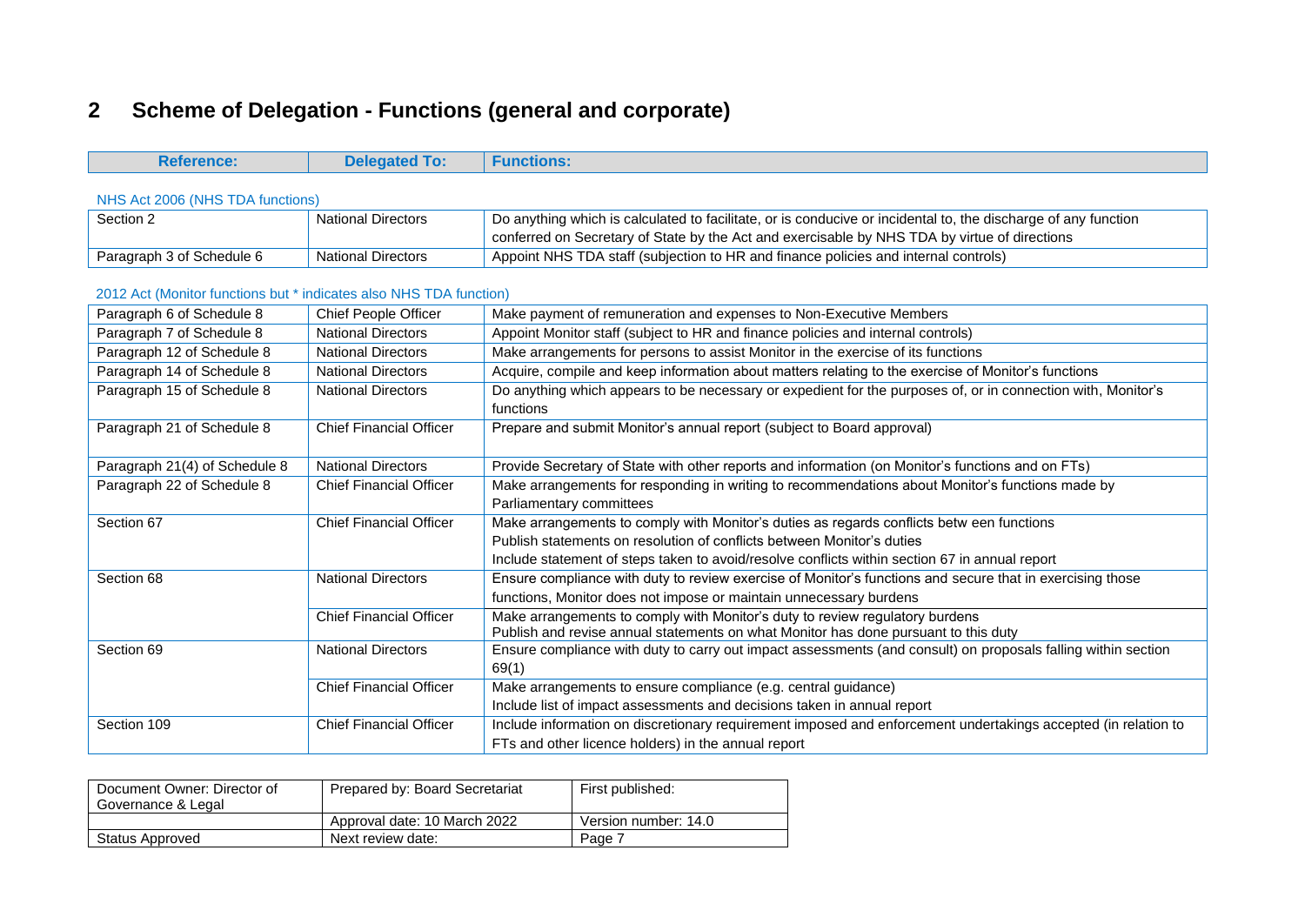| Section 255* | <b>Chief Executive</b><br><b>Chief Operating Officer</b><br><b>Chief Financial Officer</b><br>Director of Pricing and<br>Costing<br>Director of Data & | Request NHS Digital to establish information systems (both Monitor "mandatory requests" and NHS TDA<br>requests) |
|--------------|--------------------------------------------------------------------------------------------------------------------------------------------------------|------------------------------------------------------------------------------------------------------------------|
|              |                                                                                                                                                        |                                                                                                                  |
|              | Analytics                                                                                                                                              |                                                                                                                  |

#### NHS TDA Regulations and Directions (NHS TDA functions)

| Regulation 14 of SI 2012 no 922  | Chief Financial Officer        | Make arrangements to comply with NHS TDA's duty to provide reports and other information to Secretary of State     |
|----------------------------------|--------------------------------|--------------------------------------------------------------------------------------------------------------------|
| Direction 2(1)                   | <b>National Directors</b>      | Work collaboratively with Monitor under single leadership and operating model, including support work, to ensure   |
|                                  |                                | improvement in the quality of care, patient safety and financial sustainability across the health service          |
| Direction 8(b) and regulation 14 | <b>Chief Financial Officer</b> | Prepare NHS TDA's annual report of its activities in each financial year (subject to Board approval) and provide a |
| of SI 2012 no 922                |                                | copy to the Secretary of State                                                                                     |
| Direction 8(c)                   | <b>National Directors</b>      | Provide such information to the Secretary of State as the Secretary of State may require                           |

#### Local Authority Social Services and NHS Complaints (England) Regulations 2009 (NHS TDA functions)

| Regulation 3            | <b>Chief Commercial</b>     | Making arrangements for handling and consideration of complaints (subject to approval of the Board)    |
|-------------------------|-----------------------------|--------------------------------------------------------------------------------------------------------|
|                         | Officer                     |                                                                                                        |
|                         | <b>Chief People Officer</b> |                                                                                                        |
| Regulations 4, 13 to 18 | <b>Chief Executive</b>      | Functions of "responsible person" under the Regulations                                                |
|                         | (functions may be           | Ensuring compliance including any necessary action taken in light of outcome of complaint              |
|                         | delegated to Chief          |                                                                                                        |
|                         | Commercial Officer)         |                                                                                                        |
|                         | NHS Improvement's           | Functions of complaints manager under the Regulations                                                  |
|                         | Head of Enquiries,          | Managing procedures for handling and considering complaints, including complaint outcome decisions and |
|                         | Complaints and              | preparing annual report on complaints                                                                  |
|                         | Whistleblowing              |                                                                                                        |

#### Whistleblowing (Monitor and NHS TDA)

| NHS Improvement's 'raising | <b>Chief Executive</b>    | Decisions on how matters to be investigated and considering investigation reports                       |
|----------------------------|---------------------------|---------------------------------------------------------------------------------------------------------|
| concerns' policy for NHS   | National Medical Director |                                                                                                         |
| Improvement staff (FTSU)   |                           |                                                                                                         |
| Section 43F of Employment  | Chief People Officer      | Managing responsibilities of Monitor as a "prescribed person" to whom protected disclosures may be made |
| Rights Act 1996 and Public |                           |                                                                                                         |

| Document Owner: Director of<br>Governance & Legal | Prepared by: Board Secretariat | First published:     |
|---------------------------------------------------|--------------------------------|----------------------|
|                                                   | Approval date: 10 March 2022   | Version number: 14.0 |
| Status Approved                                   | Next review date:              | Page 8               |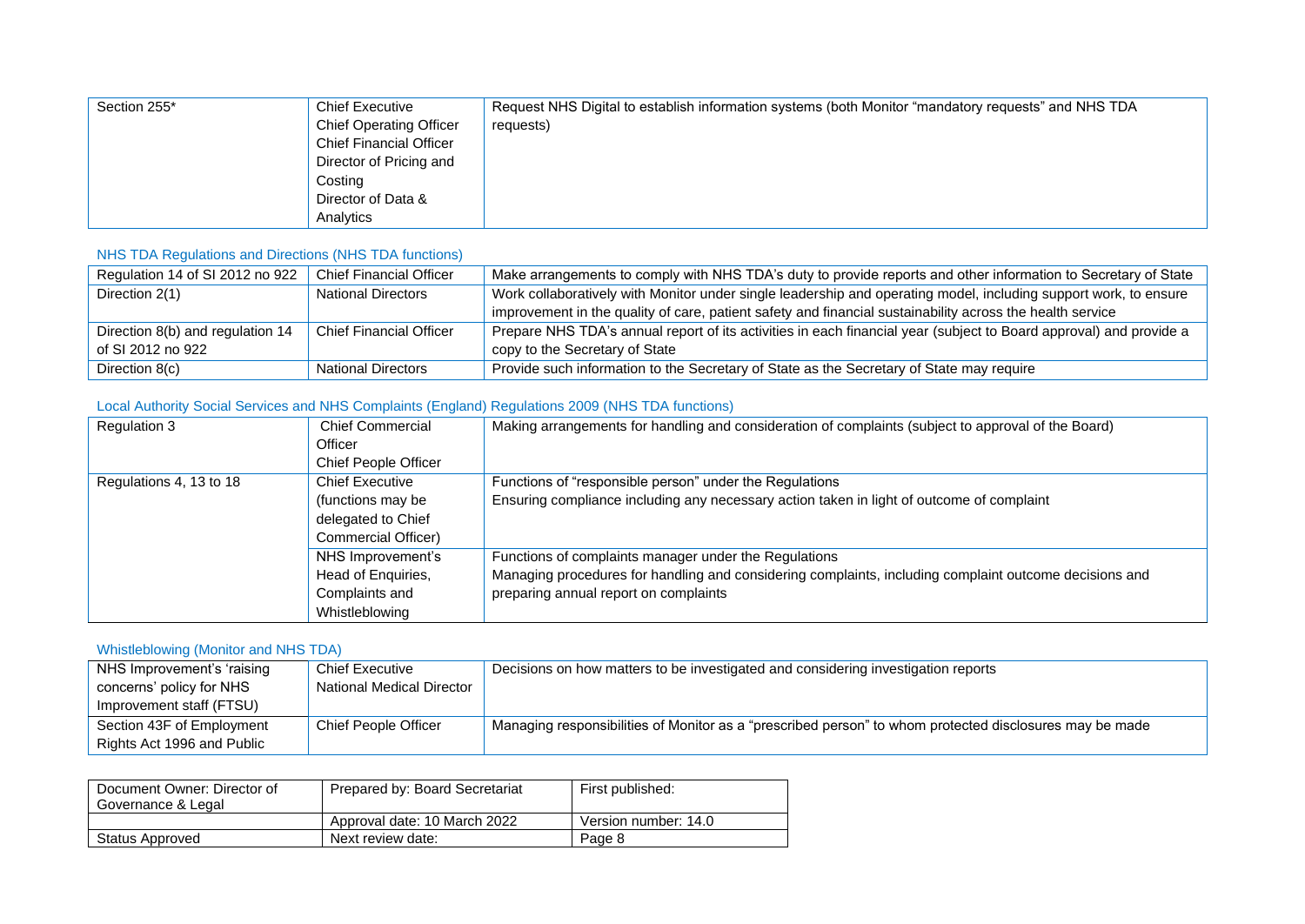| Interest Disclosure (Prescribed |                      |                                                                                  |
|---------------------------------|----------------------|----------------------------------------------------------------------------------|
| Persons) Order 2014             |                      |                                                                                  |
| Prescribed Persons (Reports on  | Chief People Officer | Publish annual report on protected disclosures Monitor and NHS TDA have received |
| Disclosure of Information)      |                      |                                                                                  |
| Regulations 2017                |                      |                                                                                  |

#### Health and Safety at Work Act 1947

| Section | Chief<br>:xecutive                                | Overal<br>satetv<br>⊉ of stafi<br>l responsibilitv<br>' foi<br>ılth and.<br>compliance<br>. \\/It<br>ensure<br>dutv<br>.<br>VV I |
|---------|---------------------------------------------------|----------------------------------------------------------------------------------------------------------------------------------|
|         | Office <sup>®</sup><br>าmercial<br>Chief<br>יוט ט | compliance (policies etc).<br>arrangel<br>,,,,,,<br>uemer<br>iviake<br>. .                                                       |

#### Information governance

| Data Protection Act and General    | Data Protection Officer         | Functions conferred on the data protection officer                                                   |
|------------------------------------|---------------------------------|------------------------------------------------------------------------------------------------------|
| Data Protection Regulation         |                                 |                                                                                                      |
| Freedom of Information Act         | <b>Chief Finance Officer</b>    | Make arrangement to secure compliance with duties under the Act                                      |
| NHS Improvement's Information      | <b>Chief Executive</b>          | Accountable for ensuring effective system of Information Governance and internal control is in place |
| Governance Framework               |                                 |                                                                                                      |
|                                    | <b>NHS Executive</b>            | Decide to sign off statement of compliance                                                           |
|                                    |                                 | Consider reports from SIRO                                                                           |
|                                    | Caldicott Guardian              | Advise on options for lawful and ethical processing                                                  |
|                                    | <b>Chief Commercial Officer</b> | Approval of IG strategies, policies, implementation and support documentation                        |
|                                    | (SIRO)                          |                                                                                                      |
| <b>Information Security Policy</b> | <b>Chief Commercial Officer</b> | Approval for monitoring of individual email, internet and other communications                       |
|                                    | (SIRO)                          |                                                                                                      |

## **3 Scheme of Delegation - Functions relating to oversight and regulation of providers**

| <b>Reference:</b>                | <b>Delegated To:</b>      | <b>Functions:</b>                                                    |
|----------------------------------|---------------------------|----------------------------------------------------------------------|
| NHS Act 2006 (Monitor functions) |                           |                                                                      |
| Section 33                       | <b>Regional Directors</b> | Receipt and processing of applications by NHS trusts to become an FT |

| Section 33 | Regional Directors   | Receipt and processing of applications by NHS trusts to become an FT |
|------------|----------------------|----------------------------------------------------------------------|
|            | Director of Provider |                                                                      |
|            | Development          |                                                                      |

<span id="page-8-0"></span>

| Document Owner: Director of<br>Governance & Legal | Prepared by: Board Secretariat | First published:     |
|---------------------------------------------------|--------------------------------|----------------------|
|                                                   | Approval date: 10 March 2022   | Version number: 14.0 |
| Status Approved                                   | Next review date:              | Page 9               |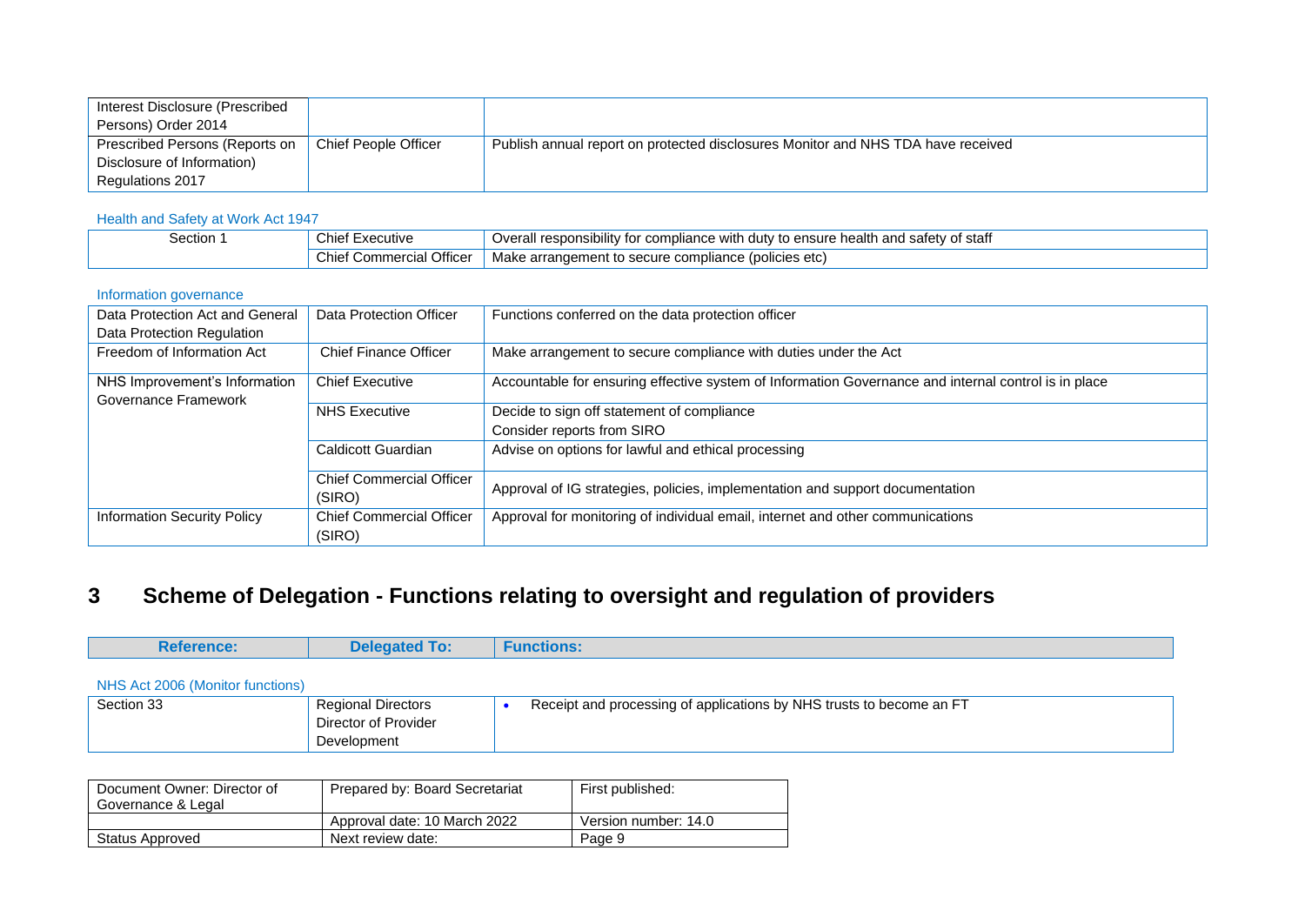| <b>Reference:</b>              | <b>Delegated To:</b>           | <b>Functions:</b>                                                                                    |
|--------------------------------|--------------------------------|------------------------------------------------------------------------------------------------------|
| Section 35                     | <b>Regional Directors</b>      | Assess FT applications, including decisions about deferral and delay                                 |
|                                | Director of Provider           | Make recommendations to System Oversight Committee on authorisation                                  |
|                                | Development                    |                                                                                                      |
| Section 39                     | Director of Provider           | Maintain register of FTs                                                                             |
|                                | Development                    | Provide copies/extracts from documents in the register                                               |
| Sections 56 to 57A             | <b>Regional Directors</b>      | Assess statutory transactions involving FTs                                                          |
|                                |                                | Make recommendations to:                                                                             |
|                                |                                | Where appropriate, System Oversight Committee on statutory transactions involving FTs, if<br>(a)     |
|                                |                                | involves trust in the Recovery Support Programme or transaction is red-rated or high risk; and       |
|                                |                                | Regional Support Group, on other statutory transactions involving FTs<br>(b)                         |
| Sections 65D, 65DA, 65F, 65H,  | <b>Chief Operating Officer</b> | Produce reports, carry out assessment and make recommendations to System Oversight Committee         |
| 65I, 65J, 65KA, 65L, 65LA, 65M | Director of Provider           | or the Board in relation to Monitor's functions in relation to trust special administration of an FT |
| 65N                            | Development                    |                                                                                                      |
|                                | <b>Regional Directors</b>      |                                                                                                      |

#### 2012 Act (Monitor functions)

| Section 85                      | <b>Director of Provider</b>    | Determine Monitor's requirements for form of licence application and information which must         |
|---------------------------------|--------------------------------|-----------------------------------------------------------------------------------------------------|
|                                 | Development                    | accompany or be included in such applications                                                       |
| Section 86                      | Director of Provider           | Determine or make recommendations to System Oversight Committee as to the criteria for grant of a   |
|                                 | Development                    | licence by Monitor                                                                                  |
| Sections 87, 90 and 91          | Director of Provider           | Make decisions on grant and refusal of licence applications, as authorised by System Oversight      |
|                                 | Development                    | Committee                                                                                           |
|                                 | <b>Provider Transformation</b> |                                                                                                     |
|                                 | <b>Director</b>                |                                                                                                     |
| Section 93                      | Director of Provider           | Maintain and publish register of licence holders                                                    |
|                                 | Development                    | Decide information to include in the register of licence holders and determine what fee, if any, is |
|                                 |                                | payable for copy/extract of register                                                                |
| Sections 94, 97, 100 and 101(4) | Director of Provider           | Make recommendations to System Oversight Committee as to the standard conditions to be included     |
|                                 | Development                    | in the licence, the modification of any such conditions and whether to make a reference to the CMA  |
|                                 |                                | when the s.100 objection threshold is reached                                                       |
| Sections 95 and 101(2)          | <b>Regional Directors</b>      | Make recommendations to System Oversight Committee as to whether to include special condition in    |
|                                 |                                | an FT's licence and whether to make a reference to the CMA where the FT refuses consent             |

| Document Owner: Director of<br>Governance & Legal | Prepared by: Board Secretariat | First published:     |
|---------------------------------------------------|--------------------------------|----------------------|
|                                                   | Approval date: 10 March 2022   | Version number: 14.0 |
| Status Approved                                   | Next review date:              | Page 10              |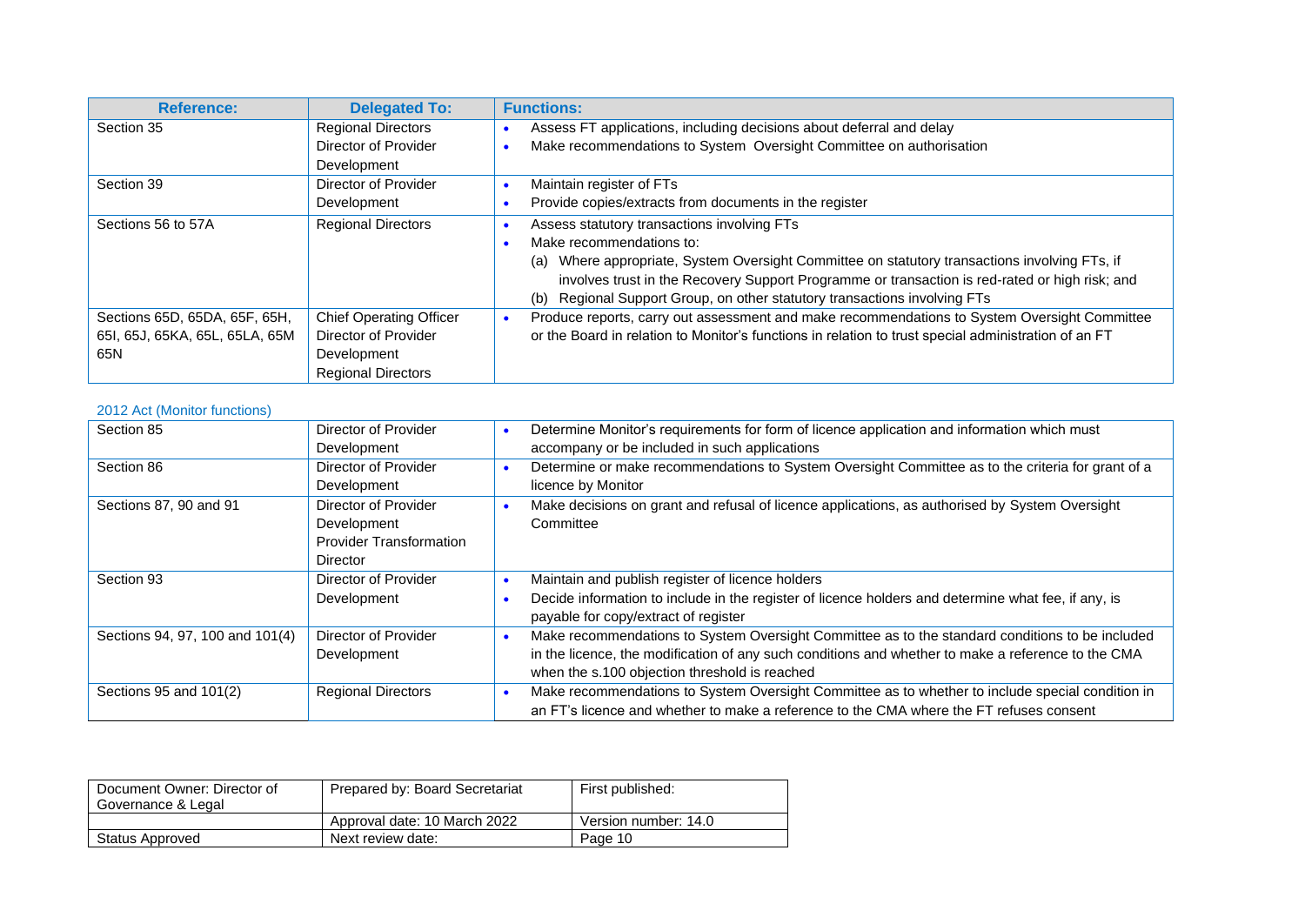| <b>Reference:</b>                                 | <b>Delegated To:</b>                                                                                    | <b>Functions:</b>                                                                                                                                                                                                                                                                                                                                                                                                            |
|---------------------------------------------------|---------------------------------------------------------------------------------------------------------|------------------------------------------------------------------------------------------------------------------------------------------------------------------------------------------------------------------------------------------------------------------------------------------------------------------------------------------------------------------------------------------------------------------------------|
|                                                   | Director of Provider<br>Development                                                                     | As above, but for licence holders other than FTs                                                                                                                                                                                                                                                                                                                                                                             |
| Schedule 10                                       | <b>Regional Directors</b><br>Director of Provider<br>Development                                        | Make decisions (or make recommendations to the System Oversight Committee) in relation to<br>references to the CMA                                                                                                                                                                                                                                                                                                           |
| Section 99                                        | <b>Regional Directors</b>                                                                               | Ensure NHS England and CCGs notified of action taken against an FT in reliance on a condition in the<br>licence under section 97(1)(i), (j) or (k) (continuity of services)                                                                                                                                                                                                                                                  |
|                                                   | <b>Director of Provider</b><br>Development                                                              | As above, but for licence holders other than FTs<br>$\bullet$                                                                                                                                                                                                                                                                                                                                                                |
| Section 104                                       | <b>Regional Directors</b>                                                                               | Require a person mentioned in s.104(2) to provide information, documents, records or other items<br>$\bullet$<br>considered necessary or expedient for purposes of Monitor's functions under Chapter 3 of Part 3 of<br>the 2012 Act (licensing)                                                                                                                                                                              |
|                                                   | <b>Director of Provider</b><br>Development                                                              | Require a person mentioned in s.104(2) to provide information, documents, records or other items<br>considered necessary or expedient for purposes of Monitor's functions under Chapter 3 of Part 3 of<br>the 2012 Act (licensing) in relation to a licence holder other than an FT                                                                                                                                          |
| Sections 105, 106 and Schedule<br>11 <sup>1</sup> | <b>Regional Directors</b>                                                                               | Make recommendations to the Regional Support Group or System Oversight Committee as to<br>accepting enforcement undertakings, imposing discretionary requirements, imposing additional licence<br>conditions, taking action for breach of such a condition and issuing/revoking compliance certificates<br>and statements of compliance, in relation to FTs<br>Ensuring publication of enforcement action in relation to FTs |
|                                                   | <b>Director of Provider</b><br>Development                                                              | As above, but for licence holders other than FTs<br>$\bullet$                                                                                                                                                                                                                                                                                                                                                                |
| Section 111                                       | <b>Regional Directors</b>                                                                               | Make recommendations to the Regional Support Group or System oversight committee as to imposing<br>and removing additional licence conditions on FTs and taking action for breach of such a condition<br>$\bullet$                                                                                                                                                                                                           |
| Section 108 and paragraph 11<br>of Schedule 8     | <b>Chief Financial Officer</b><br><b>Chief Operating Officer</b><br>Director of Provider<br>Development | Make recommendations to the System Oversight Committee (or the Board) on publication and revision<br>$\bullet$<br>of guidance as to use of enforcement powers and procedure for entering enforcement undertakings                                                                                                                                                                                                            |

<sup>&</sup>lt;sup>1</sup> See also Section 9 (functions relating to pricing)

| Document Owner: Director of<br>Governance & Legal | Prepared by: Board Secretariat | First published:     |
|---------------------------------------------------|--------------------------------|----------------------|
|                                                   | Approval date: 10 March 2022   | Version number: 14.0 |
| Status Approved                                   | Next review date:              | Page 11              |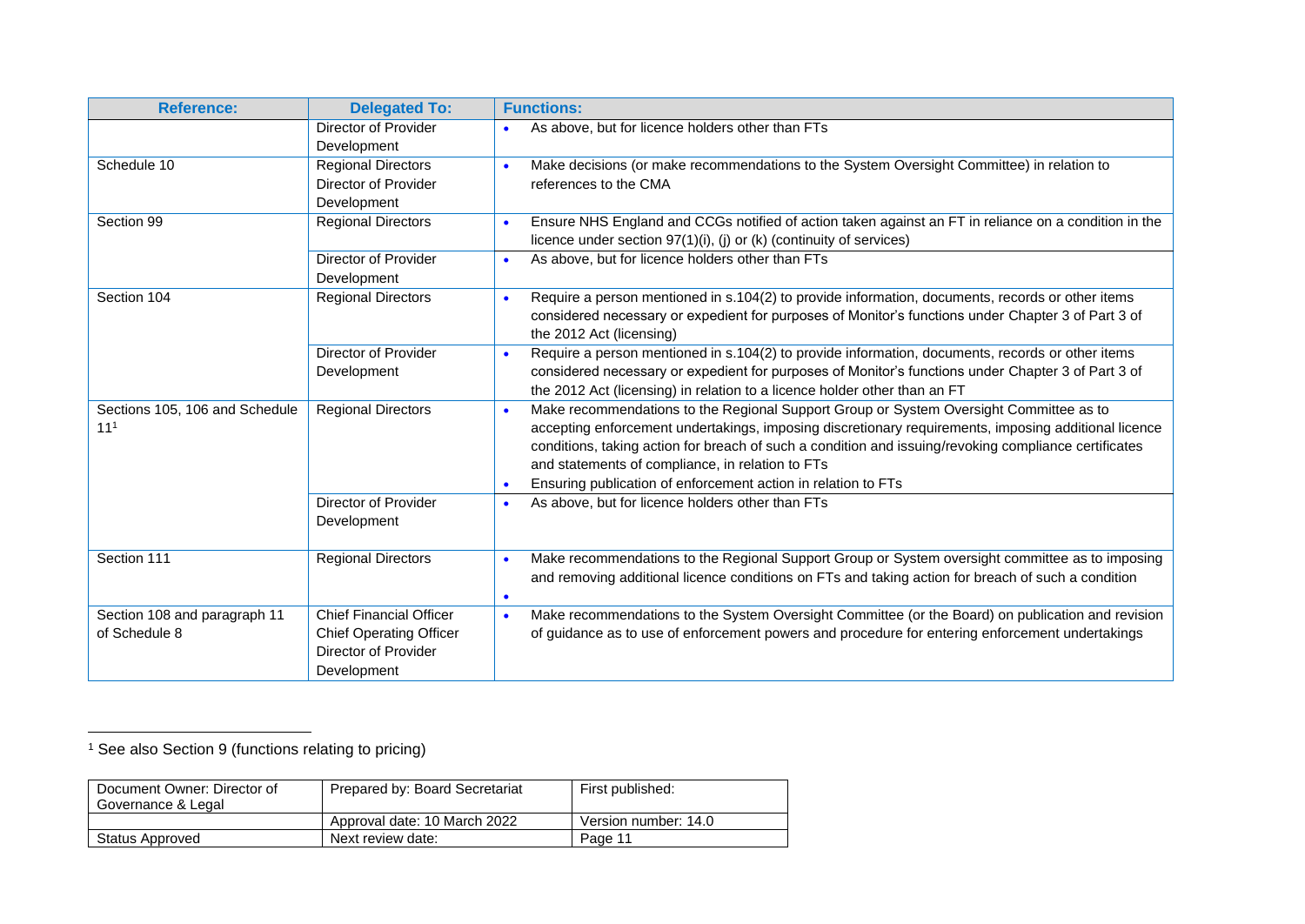| <b>Reference:</b>                                       | <b>Delegated To:</b>                | <b>Functions:</b>                                                                                                                                                                                                                                                                                                                                                                                                                                                                                                                                                                                           |
|---------------------------------------------------------|-------------------------------------|-------------------------------------------------------------------------------------------------------------------------------------------------------------------------------------------------------------------------------------------------------------------------------------------------------------------------------------------------------------------------------------------------------------------------------------------------------------------------------------------------------------------------------------------------------------------------------------------------------------|
| Chapter 3 of Part 3 and<br><b>Transactions Guidance</b> | <b>Regional Directors</b>           | Assess and make recommendations as to risk-rating of transactions involving FTs and NHS trusts                                                                                                                                                                                                                                                                                                                                                                                                                                                                                                              |
| Chapter 3 of Part 3 and Capital<br>Guidance             | <b>Regional Directors</b>           | Assess FT proposals involving capital investment or property transactions and make<br>recommendations to Chief Financial Officer, relevant NHS Improvement committee or the Board                                                                                                                                                                                                                                                                                                                                                                                                                           |
| Section $288(2)(b)$ and (c) and<br>(3)                  | Director of Provider<br>Development | Make arrangements with the Care Quality Commission (CQC) to ensure that (i) a person applying both<br>for a licence and for CQC registration may do so in a single application form and (ii) such a person is<br>granted a licence and registration by way of a single document<br>Seek to secure that in such cases, the conditions in the licence are consistent with the conditions of<br>the person's CQC registration<br>Provide CQC, on request, with any material relevant to the exercise of Monitor's functions pursuant to<br>section 73(2) (market investigations under the Enterprise Act 2002) |

#### TDA Directions (NHS TDA functions)

| Direction 2(1)      | <b>National Directors</b>                                             | Work collaboratively with Monitor under single leadership and operating model, including support<br>work, to ensure improvement in the quality of care, patient safety and financial sustainability across<br>the health service                                                                                                                                                                                                                                                                                                         |
|---------------------|-----------------------------------------------------------------------|------------------------------------------------------------------------------------------------------------------------------------------------------------------------------------------------------------------------------------------------------------------------------------------------------------------------------------------------------------------------------------------------------------------------------------------------------------------------------------------------------------------------------------------|
| Direction 2(2)      | <b>National Directors</b>                                             | Take such steps as considered necessary and appropriate to assist and support providers of health<br>services to ensure continuous improvement in the quality of the provision of such services and their<br>financial sustainability                                                                                                                                                                                                                                                                                                    |
| Direction $3(1)(b)$ | <b>National Directors</b>                                             | Take such steps as considered necessary and appropriate to design methods to be used by NHS<br>TDA, and develop & publish guidance to NHS trusts, in connection with NHS TDA overseeing,<br>developing and supporting NHS trusts in relation to:<br>clinical quality, governance and management of risk in NHS trusts; and<br>а.<br>compliance by NHS trusts with Care Quality Commission requirements and standards set by<br>b.<br>NHS TDA.<br>(subject to approval of Board or relevant committee as may be necessary or appropriate) |
| Direction $3(1)(b)$ | <b>Chief Operating Officer</b><br>Director of Provider<br>Development | Take such steps as considered necessary and appropriate to design methods to be used by NHS<br>TDA, and develop & publish guidance to NHS trust, in connection with NHS TDA overseeing,<br>developing and supporting NHS trusts in relation to progress of NHS trusts towards satisfying Monitor<br>of matters necessary to obtain FT authorisation (subject to approval of System Oversight Committee<br>or the Board as may be necessary or appropriate)                                                                               |
| Direction $3(1)(c)$ | <b>National Directors</b>                                             | Take such steps as considered necessary and appropriate to design methods to be used by NHS<br>TDA, and develop & publish guidance, in connection with NHS TDA working collaboratively with                                                                                                                                                                                                                                                                                                                                              |

| Document Owner: Director of<br>Governance & Legal | Prepared by: Board Secretariat | First published:     |
|---------------------------------------------------|--------------------------------|----------------------|
|                                                   | Approval date: 10 March 2022   | Version number: 14.0 |
| Status Approved                                   | Next review date:              | Page 12              |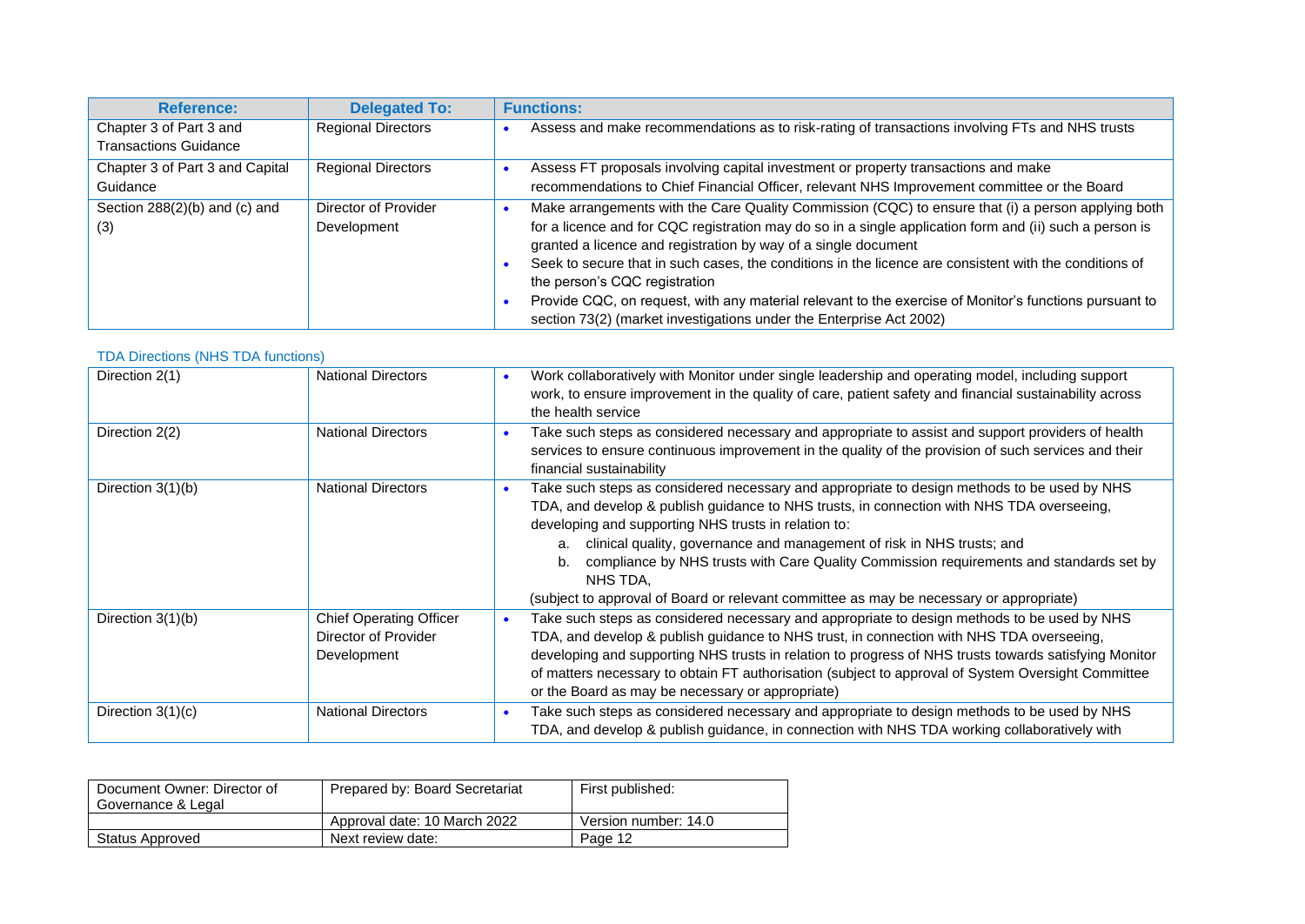| <b>Reference:</b>                                   | <b>Delegated To:</b>           | <b>Functions:</b>                                                                                                                                                                                               |
|-----------------------------------------------------|--------------------------------|-----------------------------------------------------------------------------------------------------------------------------------------------------------------------------------------------------------------|
|                                                     |                                | Monitor to oversee, develop and support providers of health services with the objective of continuing<br>the improvement in the quality of such services (subject to approval of Board or relevant committee as |
|                                                     |                                | may be necessary or appropriate)                                                                                                                                                                                |
| Direction 6(b)                                      | <b>National Directors</b>      | Oversee, develop and support NHS trusts, including by:                                                                                                                                                          |
|                                                     |                                | a. assessing:                                                                                                                                                                                                   |
|                                                     |                                | clinical quality, governance and management of risk, including financial risk, in<br>NHS trusts,                                                                                                                |
|                                                     |                                | ii. NHS trusts compliance with Care Quality Commission requirements and<br>standards set by NHS TDA, and                                                                                                        |
|                                                     |                                | iii. progress of NHS trusts towards satisfying Monitor of matters necessary to<br>obtain FT authorisation; and                                                                                                  |
|                                                     |                                | where:<br>b.                                                                                                                                                                                                    |
|                                                     |                                | i. NHS TDA considers improvements clinical quality, governance and<br>management of risk, including financial risk, could be made,                                                                              |
|                                                     |                                | ii. NHS trusts are not meeting with Care Quality Commission requirements and<br>standards set by NHS TDA, or                                                                                                    |
|                                                     |                                | iii. suitable progress is not being made towards satisfying Monitor of matters<br>necessary to obtain FT authorisation,                                                                                         |
|                                                     |                                | assisting those trusts to make improvements, meet such standards, or make such<br>progress by providing, advice, support, help or guidance                                                                      |
| Direction $6(a)$ , (b)(ii)(bb) and (c) <sup>2</sup> | <b>Regional Directors</b>      | Make recommendations to the Regional Support Group or System Oversight Committee as to                                                                                                                          |
|                                                     |                                | accepting enforcement undertakings, giving directions and issuing/revoking compliance certificates or                                                                                                           |
|                                                     |                                | statements of compliance, in relation to NHS trusts                                                                                                                                                             |
|                                                     |                                | Ensuring publication of enforcement action relating to NHS trusts<br>$\bullet$                                                                                                                                  |
|                                                     | <b>Chief Financial Officer</b> | Making recommendations to the System Oversight Group or the Board as to which conditions                                                                                                                        |
|                                                     |                                | equivalent to the conditions of the Monitor licence are appropriate to apply NHS trusts                                                                                                                         |
|                                                     |                                | Setting out those conditions in guidance issued by NHS TDA to NHS trusts<br>$\bullet$                                                                                                                           |
| Direction 6(e)                                      | <b>Regional Directors</b>      | Provide advice to individual NHS trusts to assist those trusts to prepare place for each financial year<br>$\bullet$                                                                                            |
|                                                     |                                | as to how those trusts will exercise their functions                                                                                                                                                            |
|                                                     | <b>Chief Financial Officer</b> | Provide advice to NHS trusts generally to assist those trusts to prepare place for each financial year as                                                                                                       |
|                                                     |                                | to how those trusts will exercise their functions                                                                                                                                                               |

## <sup>2</sup> See also Section 9 (functions relating to pricing)

| Document Owner: Director of<br>Governance & Legal | Prepared by: Board Secretariat | First published:     |
|---------------------------------------------------|--------------------------------|----------------------|
|                                                   | Approval date: 10 March 2022   | Version number: 14.0 |
| Status Approved                                   | Next review date:              | Page 13              |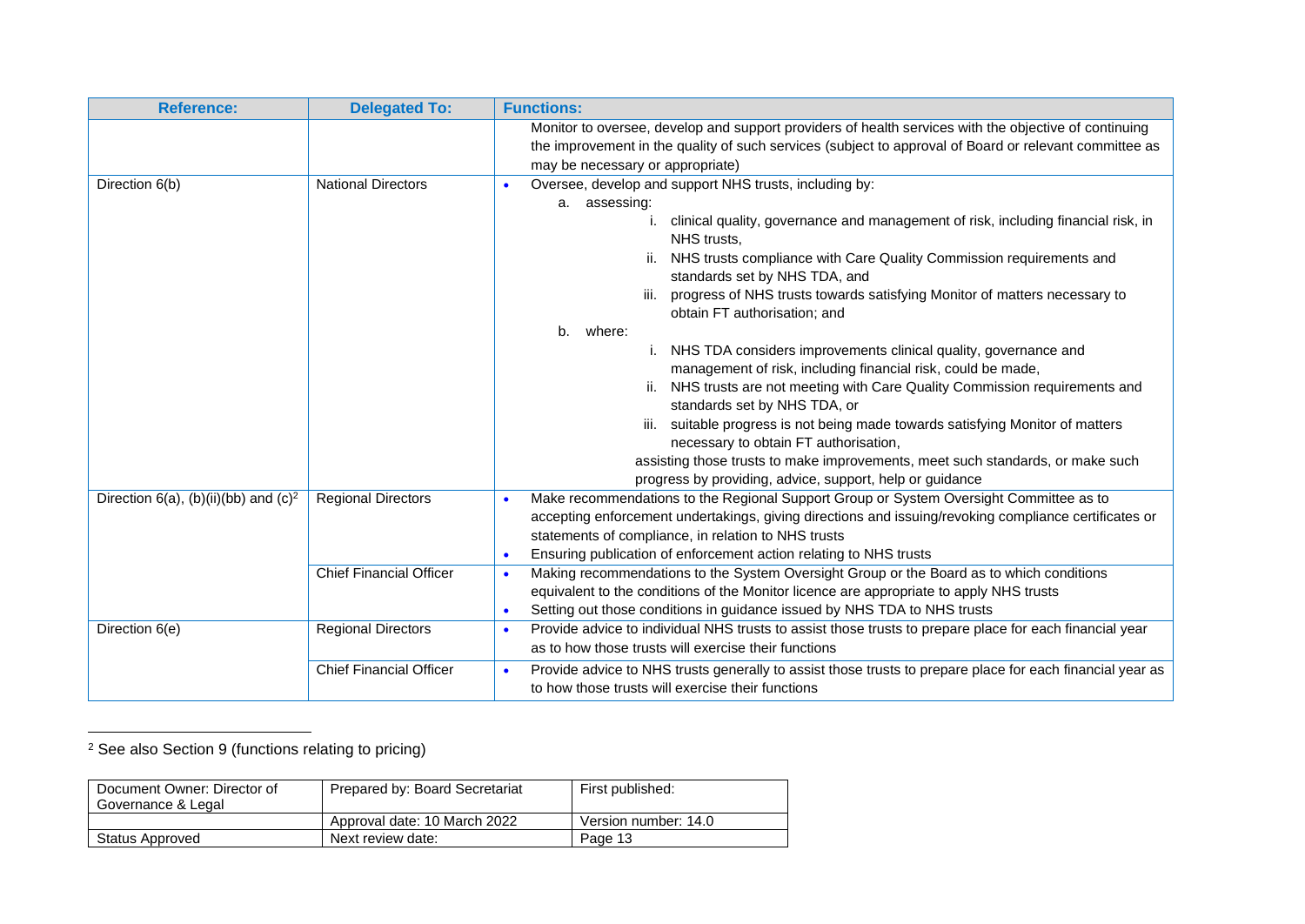| <b>Reference:</b>                               | <b>Delegated To:</b>                                                                                                                       | <b>Functions:</b>                                                                                                                                                                                                                                                                                                                                                                                                                                                                                                                                                                                                                                                                                                          |
|-------------------------------------------------|--------------------------------------------------------------------------------------------------------------------------------------------|----------------------------------------------------------------------------------------------------------------------------------------------------------------------------------------------------------------------------------------------------------------------------------------------------------------------------------------------------------------------------------------------------------------------------------------------------------------------------------------------------------------------------------------------------------------------------------------------------------------------------------------------------------------------------------------------------------------------------|
| Direction 6(f)                                  | <b>Regional Directors</b>                                                                                                                  | Scrutinise the annual plans prepared by NHS trusts and consider that those plans could be<br>improved-                                                                                                                                                                                                                                                                                                                                                                                                                                                                                                                                                                                                                     |
|                                                 |                                                                                                                                            | provide feedback on the plans to those trusts; and<br>a.                                                                                                                                                                                                                                                                                                                                                                                                                                                                                                                                                                                                                                                                   |
|                                                 |                                                                                                                                            | assist those trusts to amend those plans to take that feedback into account.<br>b.                                                                                                                                                                                                                                                                                                                                                                                                                                                                                                                                                                                                                                         |
| Direction $6(g)(i)$ to (iii), (v) and<br>(viii) | <b>Regional Directors</b><br><b>Chief Operating Officer</b><br><b>Director of Provider</b><br>Development<br>System Oversight<br>Committee | Oversee, develop and support NHS trusts to assist those trusts to become sustainable organisations,<br>including by:<br>supporting them to comply with duty to exercise functions effectively, efficiently and<br>а.<br>effectively,<br>supporting trusts to ensure they are in a position to apply for FT status;<br>b.<br>exercising Secretary of State's function as to whether to support an NHS trust's application<br>c.<br>for FT status;<br>preparing a report to Secretary of State as to whether to support an application to be<br>d.<br>authorised as an FT;<br>taking such other steps as appropriate<br>е.<br>and make recommendations to the System Oversight Committee on individual applications from NHS |
|                                                 |                                                                                                                                            | trusts for foundation status in accordance with NHS Improvement's applicable guidance.                                                                                                                                                                                                                                                                                                                                                                                                                                                                                                                                                                                                                                     |
| Direction 6(g)(iv)                              | <b>Regional Directors</b>                                                                                                                  | Assess (including consideration of appropriate risk rating) proposals of NHS trusts to-                                                                                                                                                                                                                                                                                                                                                                                                                                                                                                                                                                                                                                    |
| and Transactions Guidance                       | Director of Provider                                                                                                                       | dissolve and transfer property and liabilities to other NHS trusts or FTs;<br>a.<br>make an application to Monitor for merge with an FT;                                                                                                                                                                                                                                                                                                                                                                                                                                                                                                                                                                                   |
|                                                 | Development                                                                                                                                | b.<br>make an application to Monitor to be acquired by an FT; or<br>c.                                                                                                                                                                                                                                                                                                                                                                                                                                                                                                                                                                                                                                                     |
|                                                 |                                                                                                                                            | be a receiver of property and liabilities arising from dissolutions, mergers or acquisitions of<br>d.                                                                                                                                                                                                                                                                                                                                                                                                                                                                                                                                                                                                                      |
|                                                 |                                                                                                                                            | NHS trusts or FTs or separations of FTs,                                                                                                                                                                                                                                                                                                                                                                                                                                                                                                                                                                                                                                                                                   |
|                                                 |                                                                                                                                            | and make recommendations to Regional Support Group, where rated as low or medium risk, or<br>System Oversight Committee, if involving a trust in the Recovery Support Programme (and segment 4)<br>or red-rated or high risk, on those proposals                                                                                                                                                                                                                                                                                                                                                                                                                                                                           |
| Direction 6(g)(vi) and (vii)                    | <b>Regional Directors</b>                                                                                                                  | Make recommendations to NHS trusts that such trusts should:<br>$\bullet$                                                                                                                                                                                                                                                                                                                                                                                                                                                                                                                                                                                                                                                   |
|                                                 |                                                                                                                                            | dissolve and transfer property and liabilities to other NHS trusts or FTs;<br>a.                                                                                                                                                                                                                                                                                                                                                                                                                                                                                                                                                                                                                                           |
|                                                 |                                                                                                                                            | make an application to Monitor for merge with an FT;<br>b.                                                                                                                                                                                                                                                                                                                                                                                                                                                                                                                                                                                                                                                                 |
|                                                 |                                                                                                                                            | make an application to Monitor to be acquired by an FT; or<br>c.                                                                                                                                                                                                                                                                                                                                                                                                                                                                                                                                                                                                                                                           |
|                                                 |                                                                                                                                            | be a receiver of property and liabilities arising from dissolutions, mergers or acquisitions of<br>d.                                                                                                                                                                                                                                                                                                                                                                                                                                                                                                                                                                                                                      |
|                                                 |                                                                                                                                            | NHS trusts or FTs or separations of FTs.                                                                                                                                                                                                                                                                                                                                                                                                                                                                                                                                                                                                                                                                                   |
|                                                 |                                                                                                                                            | Negotiate and liaise with other NHS trusts or FTs in order to make such recommendations and<br>facilitating such dissolutions, transfer, acquisitions and mergers                                                                                                                                                                                                                                                                                                                                                                                                                                                                                                                                                          |

| Document Owner: Director of<br>Governance & Legal | Prepared by: Board Secretariat | First published:     |
|---------------------------------------------------|--------------------------------|----------------------|
|                                                   | Approval date: 10 March 2022   | Version number: 14.0 |
| Status Approved                                   | Next review date:              | Page 14              |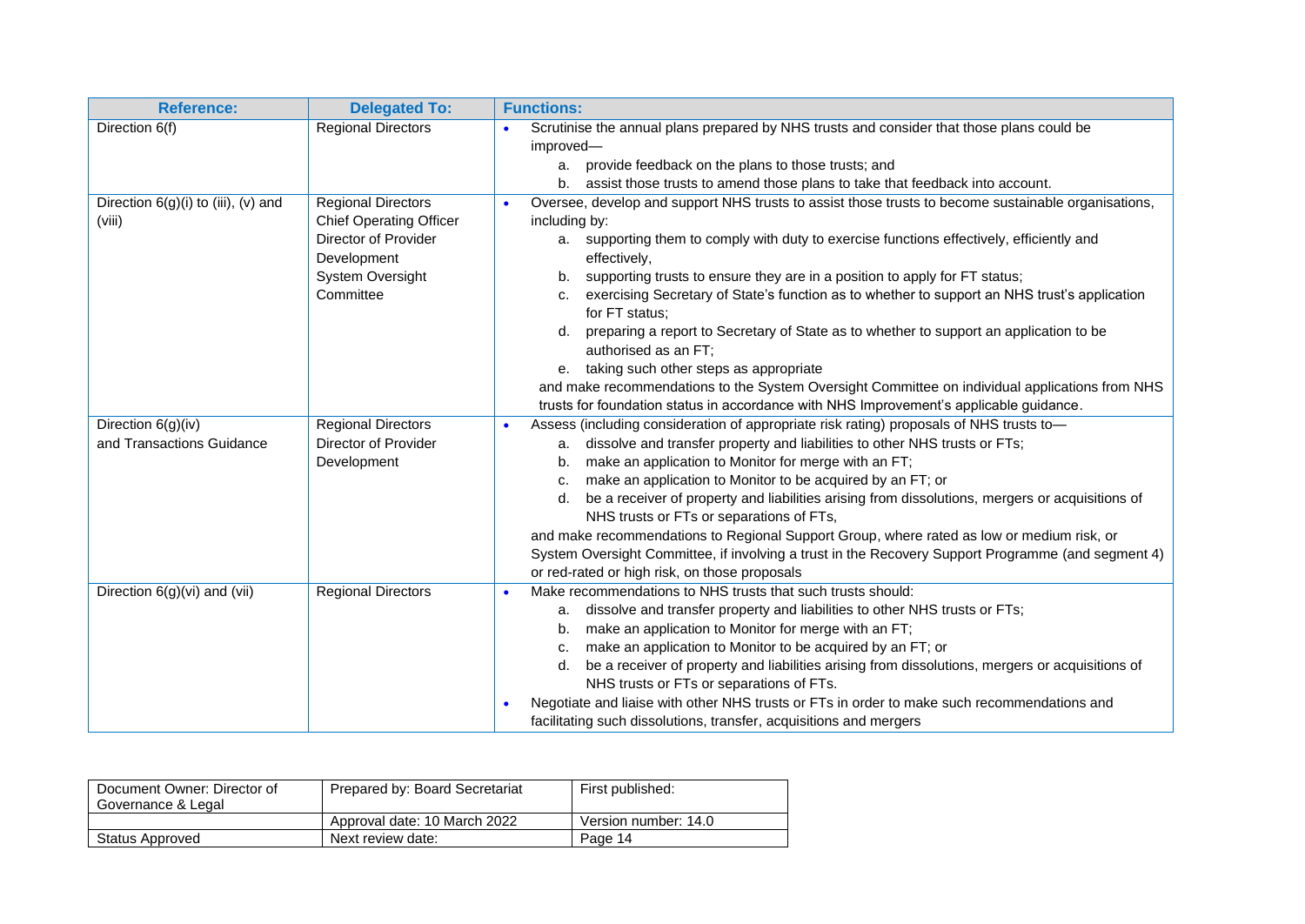| <b>Reference:</b>                      | <b>Delegated To:</b>                                                                               | <b>Functions:</b>                                                                                                                                                                                                                                                                                                                                                                                                                        |
|----------------------------------------|----------------------------------------------------------------------------------------------------|------------------------------------------------------------------------------------------------------------------------------------------------------------------------------------------------------------------------------------------------------------------------------------------------------------------------------------------------------------------------------------------------------------------------------------------|
| Direction $6(h)$ to (j)                | <b>Regional Directors</b>                                                                          | Consider whether it is appropriate for Secretary of State to make an order under section 66<br>(intervention powers) or section 68 (default powers) in respect of an NHS trust and making appropriate<br>recommendations to the System Oversight Committee or the Board<br>Carry out inquiries and draft reports as referred to in direction $6(1)(h)$ to (i), for approval as appropriate<br>by System Oversight Committee or the Board |
| Direction 6(k)<br>and Capital Guidance | <b>Regional Directors</b>                                                                          | Assess NHS trust proposals involving capital investment or significant commercial transactions<br>Where proposals do not exceed financial limits and are not novel, contentious or repercussive, to<br>determine whether proposals require approval of NHS TDA<br>Where proposals require approval of NHS TDA or Secretary of State, make recommendations to Chief<br>Financial Officer, relevant NHS Improvement committee or the Board |
| Direction 6(I)                         | <b>Regional Directors</b>                                                                          | Request information, which NHS TDA requires in order to carry out its functions, from NHS trusts                                                                                                                                                                                                                                                                                                                                         |
| Direction $7(1)$ and $(2)$             | <b>Chief Operating Officer</b><br>Director of Provider<br>Development<br><b>Regional Directors</b> | Produce reports, carry out assessment and make recommendations to System Oversight Committee<br>or the Board in relation to Monitor's functions in relation to trust special administration of an NHS trust                                                                                                                                                                                                                              |
| Direction 7(3)                         | <b>Regional Directors</b>                                                                          | Inform CQC if aware that there has been or may be a serious failure by an NHS trust to provide<br>services that are of a sufficient quality to be provided under the NHS Act 2006                                                                                                                                                                                                                                                        |

#### Standard licence conditions (or equivalent for NHS trusts) and guidance (Monitor functions, but \* indicates also NHS TDA function)

| Guidance on special measures | <b>Regional Directors</b>     | Make recommendations to System Oversight Committee on whether an NHS trust or FT should be            |
|------------------------------|-------------------------------|-------------------------------------------------------------------------------------------------------|
| and Single Oversight         | <b>Regional Support Group</b> | placed in or exited from the Recovery Support Programme (segment 4)                                   |
| Framework*                   |                               | Ensure arrangements are made to provide support to Recovery Support Programme trusts                  |
| Licence condition G1*        | <b>Regional Directors</b>     | Require licence holder (or NHS trust) to furnish information and documents, or prepare or procure and |
|                              |                               | furnish reports, in such form, at such place and at such times as NHS Improvement may require         |
|                              | Director of Provider          |                                                                                                       |
|                              | Development Director of       |                                                                                                       |
|                              | Provider Development(in       |                                                                                                       |
|                              | relation to licence holder    |                                                                                                       |
|                              | other than FT)                |                                                                                                       |
| Licence condition G2*        | <b>Regional Directors</b>     | Direct licence holder (or NHS trust) to publish information about NHS health care services and as to  |
|                              | Director of Provider          | the manner in which such information should be published                                              |
|                              | Development                   |                                                                                                       |

| Document Owner: Director of<br>Governance & Legal | Prepared by: Board Secretariat | First published:     |
|---------------------------------------------------|--------------------------------|----------------------|
|                                                   | Approval date: 10 March 2022   | Version number: 14.0 |
| <b>Status Approved</b>                            | Next review date:              | Page 15              |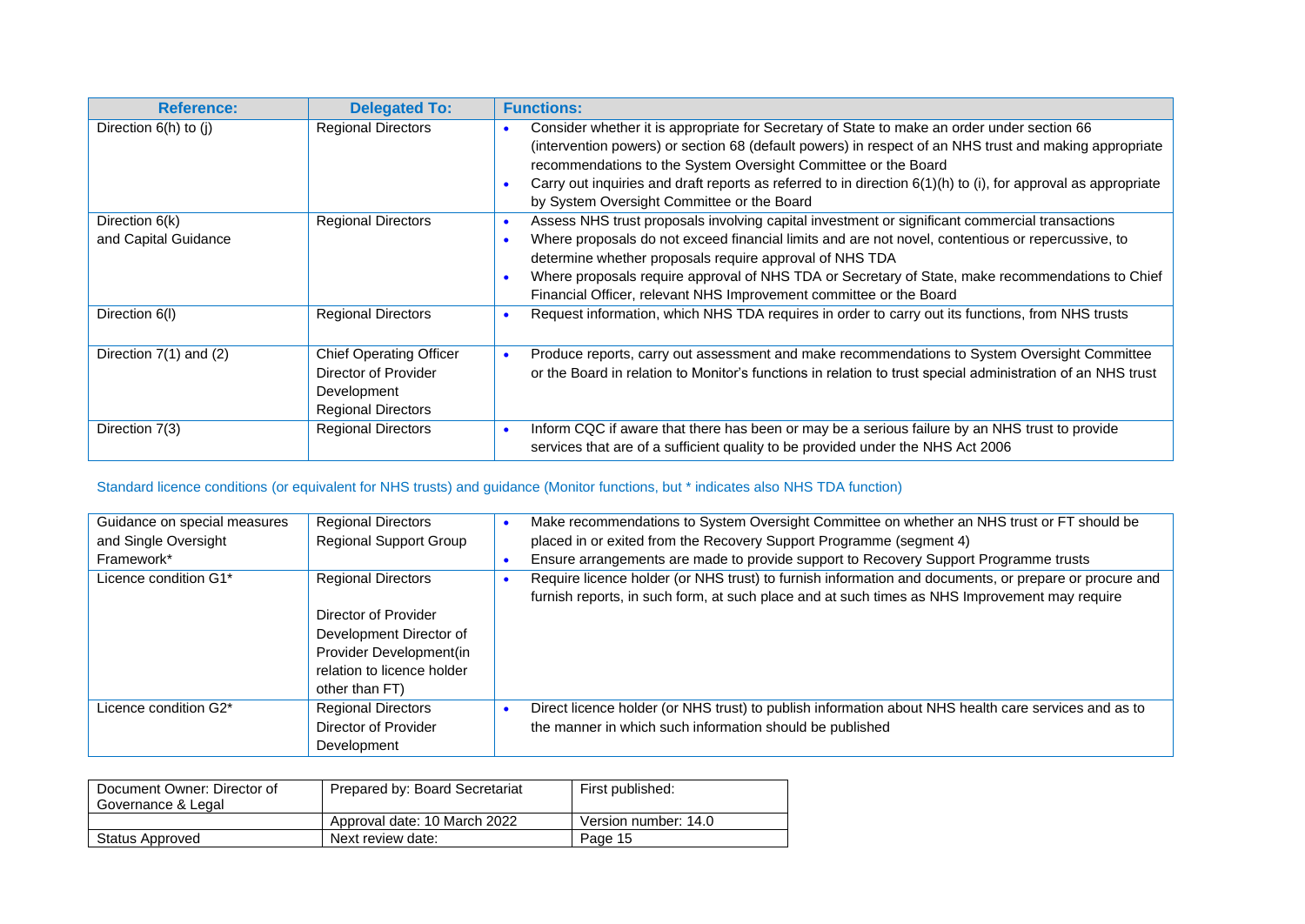| <b>Reference:</b>           | <b>Delegated To:</b>                | <b>Functions:</b>                                                                                                                                                                                                                                                                                                                                                                                                               |
|-----------------------------|-------------------------------------|---------------------------------------------------------------------------------------------------------------------------------------------------------------------------------------------------------------------------------------------------------------------------------------------------------------------------------------------------------------------------------------------------------------------------------|
| Licence condition G5*       | <b>National Directors</b>           | Issue (or make recommendations to System Oversight Committee or the Board as to the issue of)<br>guidance for any of purposes set out in section 96(2) of the 2012 Act                                                                                                                                                                                                                                                          |
| Licence condition CoS1      | <b>Regional Directors</b>           | Make recommendation to System Oversight Committee as to whether to give direction to licence<br>holder to continue to provide Commissioner Requested Services                                                                                                                                                                                                                                                                   |
| Licence condition CoS2(5)   | <b>Regional Directors</b>           | Make recommendation to System Oversight Committee as to whether to give consent in writing to FT<br>or other licensee disposing any relevant assets (assets without which the licensee's ability to meet its<br>obligation to provide Commissioner Requested Services would reasonably be regarded as materially<br>prejudiced)                                                                                                 |
| Licence condition CoS6      | <b>Regional Directors</b>           | Make recommendations to Regional Support Group or System Oversight Committee as to whether to:<br>Notify licensee that Monitor is considered about ability of License to carry on as a going<br>a.<br>concern<br>Direct licensee to provide information to commissioners and others<br>b.<br>Appoint persons to enter & inspect premises and assist in the management of the licensee's<br>c.<br>affairs, business and property |
| Licence condition FT1(5)    | Director of Provider<br>Development | Issue, or make recommendations to System oversight committee as to issue of, directions as to the<br>format in which electronic copies of documents are to be made to Monitor under condition FT 1<br>(information to update FT register)                                                                                                                                                                                       |
| Licence condition FT2       | Director of Provider<br>Development | Notify licensees that required to pay fees (where the Board has decided that fees are to be payable)                                                                                                                                                                                                                                                                                                                            |
| Single Oversight Framework* | <b>Regional Directors</b>           | Consider support needs of NHS trusts and FTs, determine detail of support packages for such trusts<br>and make appropriate recommendations relating to segmentation to Regional Support Group or<br><b>System Oversight Committee</b>                                                                                                                                                                                           |
| Guidance on FT Groups       | <b>Regional Directors</b>           | Make recommendations to System Oversight Committee in relation to individual requests for<br>accreditation as an FT group                                                                                                                                                                                                                                                                                                       |

| Document Owner: Director of<br>Governance & Legal | Prepared by: Board Secretariat | First published:     |
|---------------------------------------------------|--------------------------------|----------------------|
|                                                   | Approval date: 10 March 2022   | Version number: 14.0 |
| Status Approved                                   | Next review date:              | Page 16              |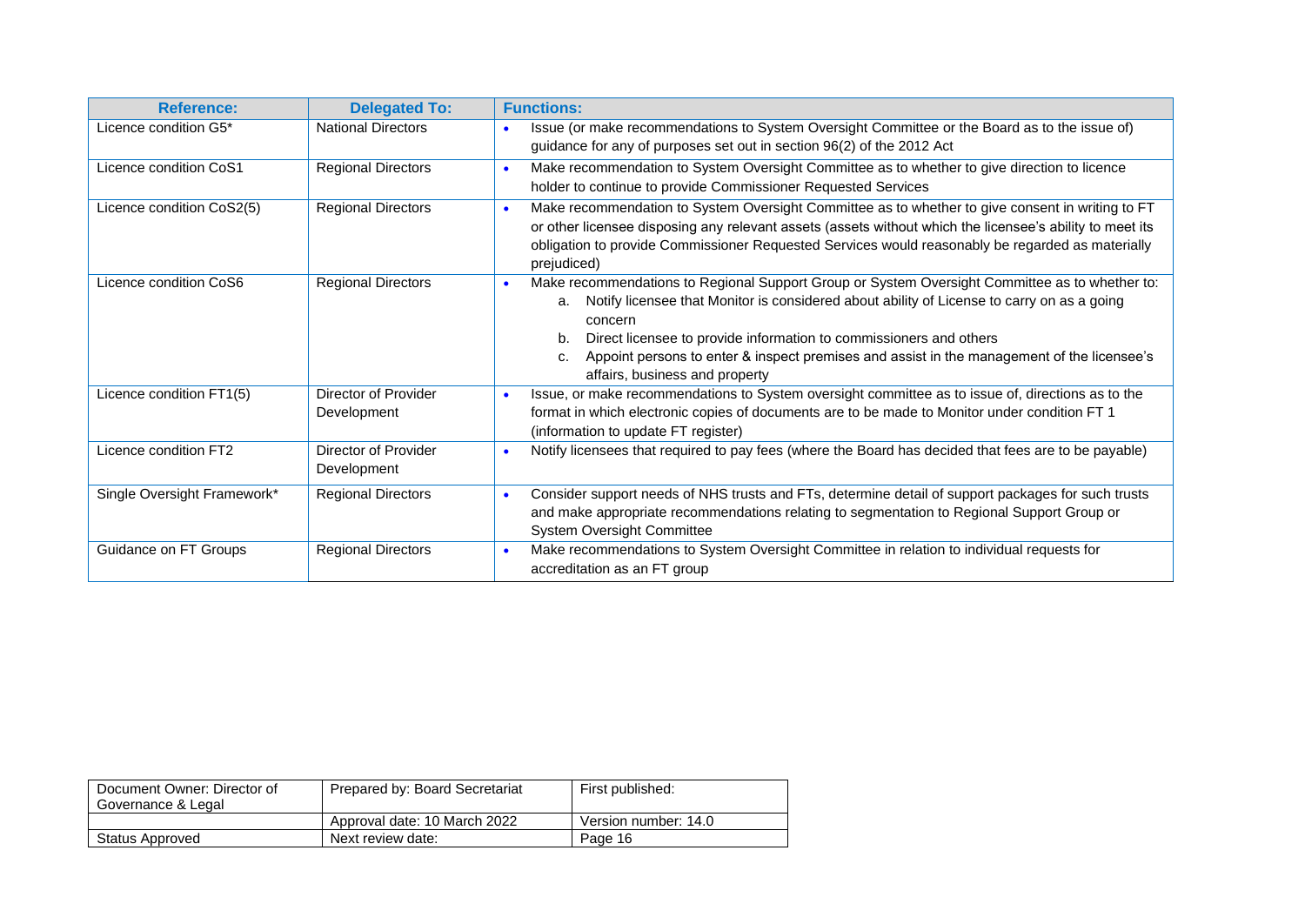# **4 Scheme of Delegation - Functions relating to appointments and leadership**

| <b>Reference:</b>                                      | <b>Delegated To:</b>                              | <b>Functions:</b>                                                                                                                                                                                                                                                                                                                                                                                                                                                                                                                                                                                                       |
|--------------------------------------------------------|---------------------------------------------------|-------------------------------------------------------------------------------------------------------------------------------------------------------------------------------------------------------------------------------------------------------------------------------------------------------------------------------------------------------------------------------------------------------------------------------------------------------------------------------------------------------------------------------------------------------------------------------------------------------------------------|
| Directions to the TDA and guidance (NHS TDA functions) |                                                   |                                                                                                                                                                                                                                                                                                                                                                                                                                                                                                                                                                                                                         |
| Direction 3(1)(a)<br><b>TDA Directions</b>             | <b>Chief People Officer</b>                       | Take such steps as considered necessary and appropriate to design methods to be used by NHS<br>$\bullet$<br>TDA, and develop & publish guidance to NHS trusts, special trustees and trustees for NHS trusts and<br>FTs, in connection with NHS TDA making appointments of non-executive directors of NHS trusts,<br>special trustees and trustees for NHS trusts and FTs (subject to methods and guidance being<br>approved by People, Remuneration & Nominations Committee)                                                                                                                                            |
| Direction 4(1)(a)<br><b>TDA Directions</b>             | Chief People Officer                              | Make recommendations to People, Remuneration & Nominations Committee (or relevant sub-<br>$\bullet$<br>committee) for the appointment of chairs of NHS trusts, special trustees and trustees for NHS trusts<br>and FTs (and NEDs of companies appointed as trustees)<br>Develop role descriptions and criteria for appointment (subject to approval of People, Remuneration &<br>$\epsilon$<br>Nominations Committee)<br>Manage procedures for appointment and ensure they are open, transparent and comply Government's<br>$\bullet$<br>Code for Appointments<br>Consult chairs in relation to appointment of trustees |
|                                                        | Chief People Officer<br><b>Regional Directors</b> | Make recommendations to People, Remuneration & Nominations Committee (or relevant sub-<br>$\bullet$<br>committee) for the appointment of NEDs of NHS trusts<br>Develop role descriptions and criteria for appointment (subject to approval of People Committee)<br>$\bullet$                                                                                                                                                                                                                                                                                                                                            |
| Direction 4(1)(b)<br><b>TDA Directions</b>             | Chief People Officer                              | Make recommendations to the People, Remuneration & Nominations Committee (or relevant sub-<br>committee) for the exercise of other Secretary of State's functions relating to appointment of chairs of<br>NHS trusts, including decisions on suspension, termination and disqualification                                                                                                                                                                                                                                                                                                                               |
|                                                        | Chief People Officer<br><b>Regional Directors</b> | Make recommendations to the People, Remuneration & Nominations Committee (or relevant sub-<br>$\bullet$<br>committee) for the exercise of other Secretary of State's functions relating to appointments of NEDs of<br>NHS trusts, including decisions on suspension, termination and disqualification                                                                                                                                                                                                                                                                                                                   |
| Direction $4(1)(c)$ and $(d)$<br><b>TDA Directions</b> | Chief People Officer                              | Make recommendations to People, Remuneration & Nominations e Committee (or relevant sub-<br>$\bullet$<br>committee) in relation to the termination of trustee's tenure of office and requests to company trustee<br>to remove a NED                                                                                                                                                                                                                                                                                                                                                                                     |
| Direction 4(1)(e)<br><b>TDA Directions</b>             | <b>Chief People Officer</b>                       | Record, update and keep information about appointments and applications<br>$\bullet$                                                                                                                                                                                                                                                                                                                                                                                                                                                                                                                                    |

<span id="page-16-0"></span>

| Document Owner: Director of<br>Governance & Legal | Prepared by: Board Secretariat | First published:     |
|---------------------------------------------------|--------------------------------|----------------------|
|                                                   | Approval date: 10 March 2022   | Version number: 14.0 |
| Status Approved                                   | Next review date:              | Page 17              |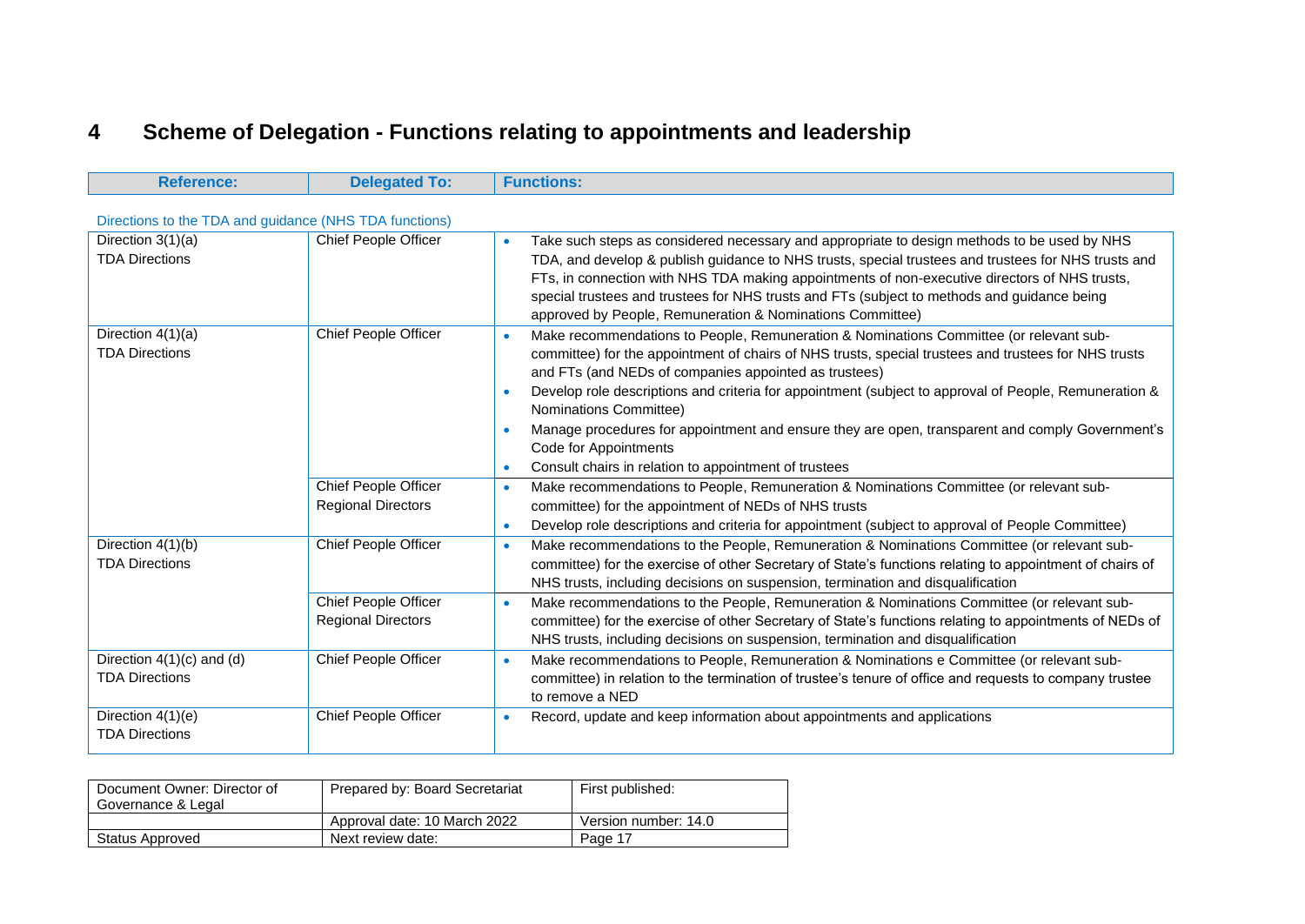| <b>Reference:</b>             | <b>Delegated To:</b>         | <b>Functions:</b>                                                                                                                                                                                                                        |
|-------------------------------|------------------------------|------------------------------------------------------------------------------------------------------------------------------------------------------------------------------------------------------------------------------------------|
| Direction $4(1)(f)$ and $(g)$ | <b>Chief People Officer</b>  | Advise chairs and NEDs of NHS trusts, and trustees, on development of their roles                                                                                                                                                        |
| <b>TDA Directions</b>         | <b>Regional Directors</b>    | Secure that chairs, NEDs and trustees receive training in relation to their roles                                                                                                                                                        |
| Direction $4(1)(h)$ and (i)   | <b>Chief People Officer</b>  | Develop procedures for, and carry out, appraisals for chairs and NEDs of NHS trusts and trustees                                                                                                                                         |
| <b>TDA Directions</b>         | <b>Regional Directors</b>    | (procedures subject to approval of People, Remuneration & Nominations Committee)                                                                                                                                                         |
| Direction 6(m)                | Chief People Officer (if not | Designate chief executive of each NHS trust as its Chief Accountable Officer                                                                                                                                                             |
| <b>TDA Directions</b>         | <b>Chief Executive)</b>      |                                                                                                                                                                                                                                          |
| Direction 8(a)                | <b>Chief People Officer</b>  | Furnish to the Commissioner for Public Appointments such information relating to the appointments for<br>$\bullet$                                                                                                                       |
| <b>TDA Directions</b>         |                              | which NHS TDA is responsible (chairs and NEDs of NHS trusts, special trustees and trustees of NHS<br>trusts and FTs) as the Commissioner may from time to time require                                                                   |
| NHS TDA (Leadership           | <b>Chief People Officer</b>  | Provide for the operation of the Leadership Academy, including ensuring that the Academy takes such                                                                                                                                      |
| Academy) Directions 2019      |                              | steps as considered necessary and appropriate to ensure that the persons providing and<br>commissioning services as part of the health service in England have leaders with the necessary<br>knowledge, skills, attitudes and behaviours |
| Guidance on senior            | <b>Regional Directors</b>    | Decide whether candidates for chief executive or other executive directors of NHS trusts are suitable<br>٠                                                                                                                               |
| appointments in NHS trusts    |                              |                                                                                                                                                                                                                                          |

#### NHS Act 2006, 2012 Act and licence conditions (Monitor functions)

| Section 39A of NHS Act 2006 | Chief People Officer | Appoint panel for advising FT governors<br>Pay panel expenses and provide administrative support, if panel appointed                                     |
|-----------------------------|----------------------|----------------------------------------------------------------------------------------------------------------------------------------------------------|
| Section 50 of NHS Act 2006  | Chief People Officer | Determine fees for maintaining panel for advising FT governors                                                                                           |
| Licence condition G4        | Chief People Officer | Decide whether to approve appointment of director of FT or other licence holder if the individual is unfit<br>for the purposes of that licence condition |

| Document Owner: Director of<br>Governance & Legal | Prepared by: Board Secretariat | First published:     |
|---------------------------------------------------|--------------------------------|----------------------|
|                                                   | Approval date: 10 March 2022   | Version number: 14.0 |
| Status Approved                                   | Next review date:              | Page 18              |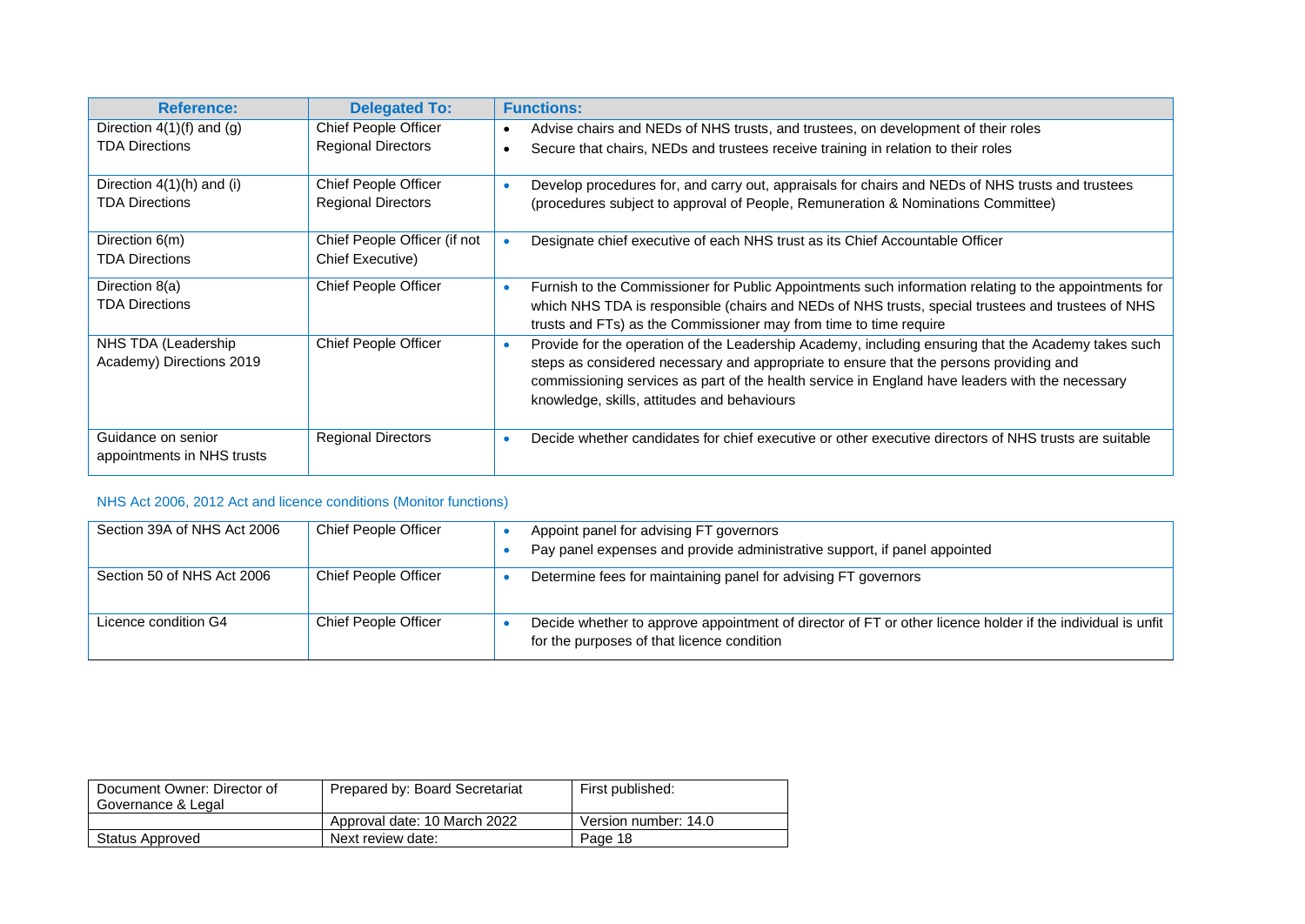## **5 Scheme of Delegation - Functions relating to finance and resources (other than pricing)**

| n.       | ---       | <b>Hions:</b> |
|----------|-----------|---------------|
| ference: | Nalanstad | ---------     |
|          |           |               |

| Paragraph 24 of Schedule 7 | <b>Chief Financial Officer</b> | Give directions as to the form and content of FT accounts                                             |
|----------------------------|--------------------------------|-------------------------------------------------------------------------------------------------------|
| Paragraph 25 of Schedule 7 | <b>Chief Financial Officer</b> | Give directions as to form and content of FT annual accounts, and methods/principles of account to be |
|                            |                                | used                                                                                                  |
|                            |                                | Receipt of FT annual accounts and auditor reports                                                     |
| Paragraph 26 of Schedule 7 | <b>Chief Financial Officer</b> | Receipt of FT annual reports                                                                          |
|                            |                                | Specify information to be included in FT annual reports (consulting where necessary)                  |
|                            |                                | Determine the form of annual reports, periods to which they relate and timing of submission           |
| Paragraph 27 of Schedule 7 | <b>Chief Financial Officer</b> | Receipt of forward planning information                                                               |
|                            | <b>Regional Directors</b>      |                                                                                                       |

#### NHS Act 2006 (Monitor functions)

Г

#### 2012 Act and related instruments (Monitor functions, but \* indicates also TDA function)

<span id="page-18-0"></span>

| Paragraph 13 of Schedule 8      | <b>Chief Financial Officer</b> | Approve Monitor's borrowing money by way of overdraft                                                  |
|---------------------------------|--------------------------------|--------------------------------------------------------------------------------------------------------|
| Paragraph 17 of Schedule 8      | <b>Chief Financial Officer</b> | Prepare and submit consolidation of FT accounts                                                        |
| Paragraph 18 of Schedule 8      | <b>Chief Financial Officer</b> | Ensuring Monitor keeps proper accounts and proper records in relation to the accounts                  |
| Paragraph 19 of Schedule 8      | <b>Chief Financial Officer</b> | Prepare and submit Monitor's annual accounts (subject to approval of the Board)                        |
|                                 | <b>Chief Executive</b>         | Accounting Officer duties in relation to Monitor's annual accounts                                     |
| Paragraph 20 of Schedule 8      | <b>Chief Financial Officer</b> | Prepare and submit Monitor's interim accounts (subject to approval of the Board), if directed by       |
|                                 |                                | Secretary of State                                                                                     |
|                                 | <b>Chief Executive</b>         | Accounting Officer duties in relation to Monitor's interim accounts                                    |
| Chapter 3 of Part 3 and Capital | <b>Chief Financial Officer</b> | Assess and advise on FT proposals involving capital investment or property transactions                |
| Guidance                        |                                | Decide whether to approve business cases between £15 million and £30 million                           |
|                                 |                                | Make recommendations to relevant NHS Improvement committee or the Board on cases above £30<br>million  |
| Standard conditions of the      | <b>Chief Financial Officer</b> | Require a statement from the auditors of an FT or NHS trust in relation to whether the trust has taken |
| licence, Condition FT6(8)(b)*   |                                | all the actions set out in its corporate governance statement                                          |

#### NHS Act 2006 (NHS TDA functions)

| Document Owner: Director of<br>Governance & Legal | Prepared by: Board Secretariat | First published:     |
|---------------------------------------------------|--------------------------------|----------------------|
|                                                   | Approval date: 10 March 2022   | Version number: 14.0 |
| Status Approved                                   | Next review date:              | Page 19              |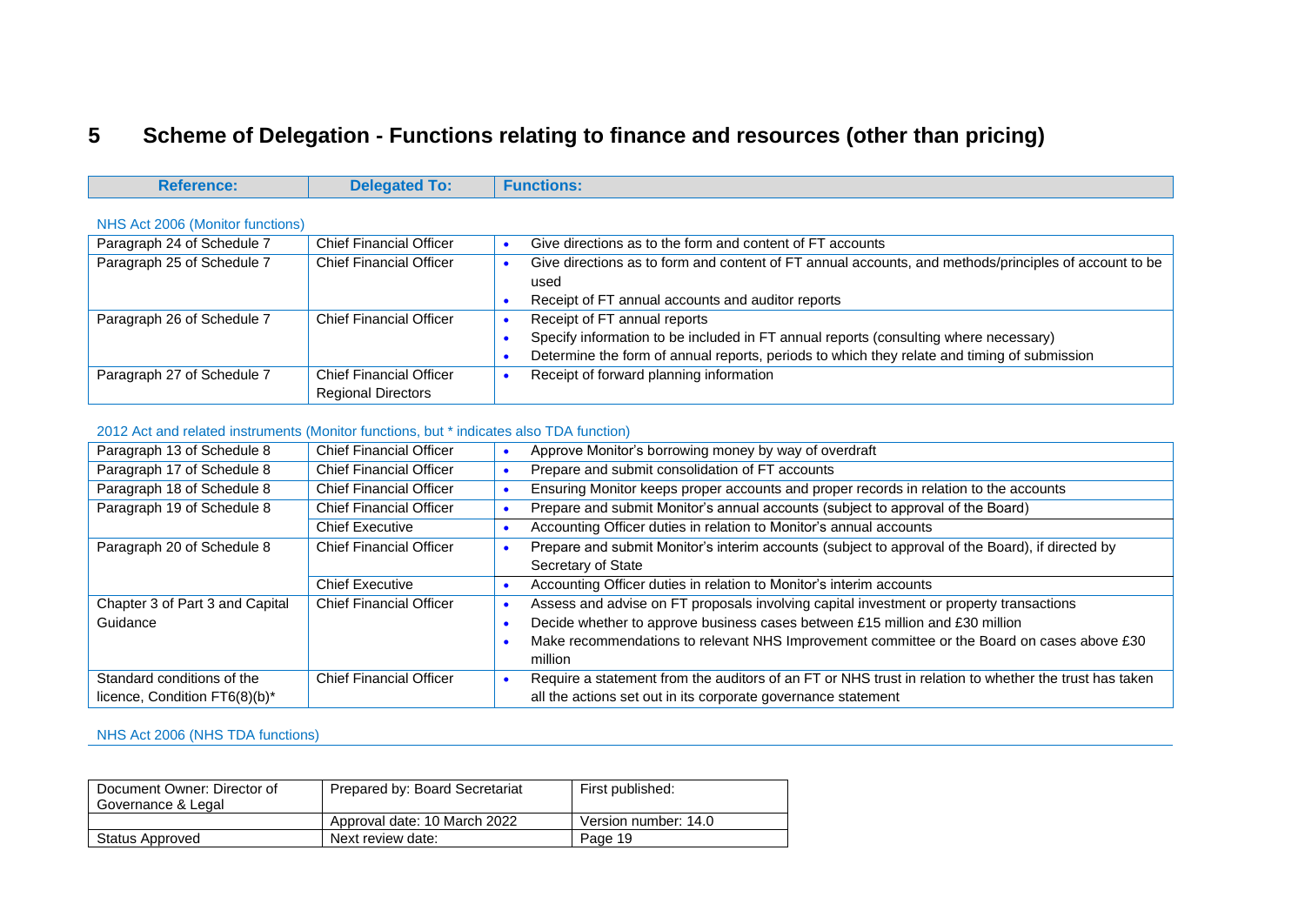| <b>Reference:</b>                 | <b>Delegated To:</b>           | <b>Functions:</b>                                                                                   |
|-----------------------------------|--------------------------------|-----------------------------------------------------------------------------------------------------|
| Sections 226 and to 227           | <b>Chief Financial Officer</b> | Ensuring NHS TDA complies with financial duties under section 226 and resource limits under section |
|                                   | Chief Executive (as            | 227                                                                                                 |
|                                   | Accounting Officer)            |                                                                                                     |
| Paragraph 7 of Schedule 6         | <b>Chief Financial Officer</b> | Approving subscriptions to funds of bodies                                                          |
| Paragraph 8 of Schedule 6         | <b>Chief Financial Officer</b> | Accept gifts of property to NHS TDA                                                                 |
| Paragraph 2 of Schedule 15        | <b>Chief Financial Officer</b> | Ensuring NHS TDA keeps proper accounts                                                              |
| Paragraph 3, $5(3)$ and $6(3)$ of | <b>Chief Financial Officer</b> | Prepare and submit NHS TDA's annual accounts (subject to approval of the Board), and lay before     |
| Schedule 15                       |                                | Parliament                                                                                          |
|                                   | <b>Chief Executive</b>         | Accounting Officer duties in relation to NHS TDA's accounts                                         |

#### Directions (NHS TDA functions)

| Direction 6(e)                                                                             | <b>Chief Financial Officer</b> | Provide general advice to NHS trusts to assist those trusts to prepare plans for each financial year as<br>to how those trusts will exercise their functions                                                                                                                                                         |
|--------------------------------------------------------------------------------------------|--------------------------------|----------------------------------------------------------------------------------------------------------------------------------------------------------------------------------------------------------------------------------------------------------------------------------------------------------------------|
| Direction $6(g)(i)$ of TDA<br><b>Directions</b>                                            | <b>Chief Financial Officer</b> | Oversee, develop and support NHS trusts to assist those trusts to become sustainable organisations<br>by supporting them to comply with duty to exercise functions effectively, efficiently and effectively                                                                                                          |
| Direction 6(k) of TDA Directions<br>and Capital Guidance                                   | <b>Chief Financial Officer</b> | Assess and advise on NHS trust proposals involving capital investment or significant property or<br>commercial transactions<br>Decide whether to approve business cases between £15 million and £30 million<br>Make recommendations to relevant NHS Improvement committee or the Board on cases above £30<br>million |
| Directions to TDA in respect of<br>the Accounts and Annual<br><b>Reports of NHS Trusts</b> | <b>Chief Financial Officer</b> | Receive annual reports and accounts of NHS trusts<br>Give directions to NHS trusts specifying the date by which accounts must be submitted                                                                                                                                                                           |
| The Consolidated Provider<br><b>Accounts Directions</b>                                    | <b>Chief Financial Officer</b> | Prepare consolidated provider accounts (NHS trusts and FTs)                                                                                                                                                                                                                                                          |

#### Local Audit and Accountability Act 2014

| Section 30(2) (as modified by          | <b>Chief Financial Officer</b> | Receive NHS trust auditor reports of unlawful expenditure or activity         |
|----------------------------------------|--------------------------------|-------------------------------------------------------------------------------|
| paragraph 13 of Schedule 13)           |                                |                                                                               |
| Paragraphs 2 and 3 of Schedule $\vert$ | <b>Chief Financial Officer</b> | Receive NHS trust auditor written recommendations and public interest reports |
| 7 (as modified by paragraph 12         |                                |                                                                               |
| of Schedule 13)                        |                                |                                                                               |

| Document Owner: Director of<br>Governance & Legal | Prepared by: Board Secretariat | First published:     |
|---------------------------------------------------|--------------------------------|----------------------|
|                                                   | Approval date: 10 March 2022   | Version number: 14.0 |
| Status Approved                                   | Next review date:              | Page 20              |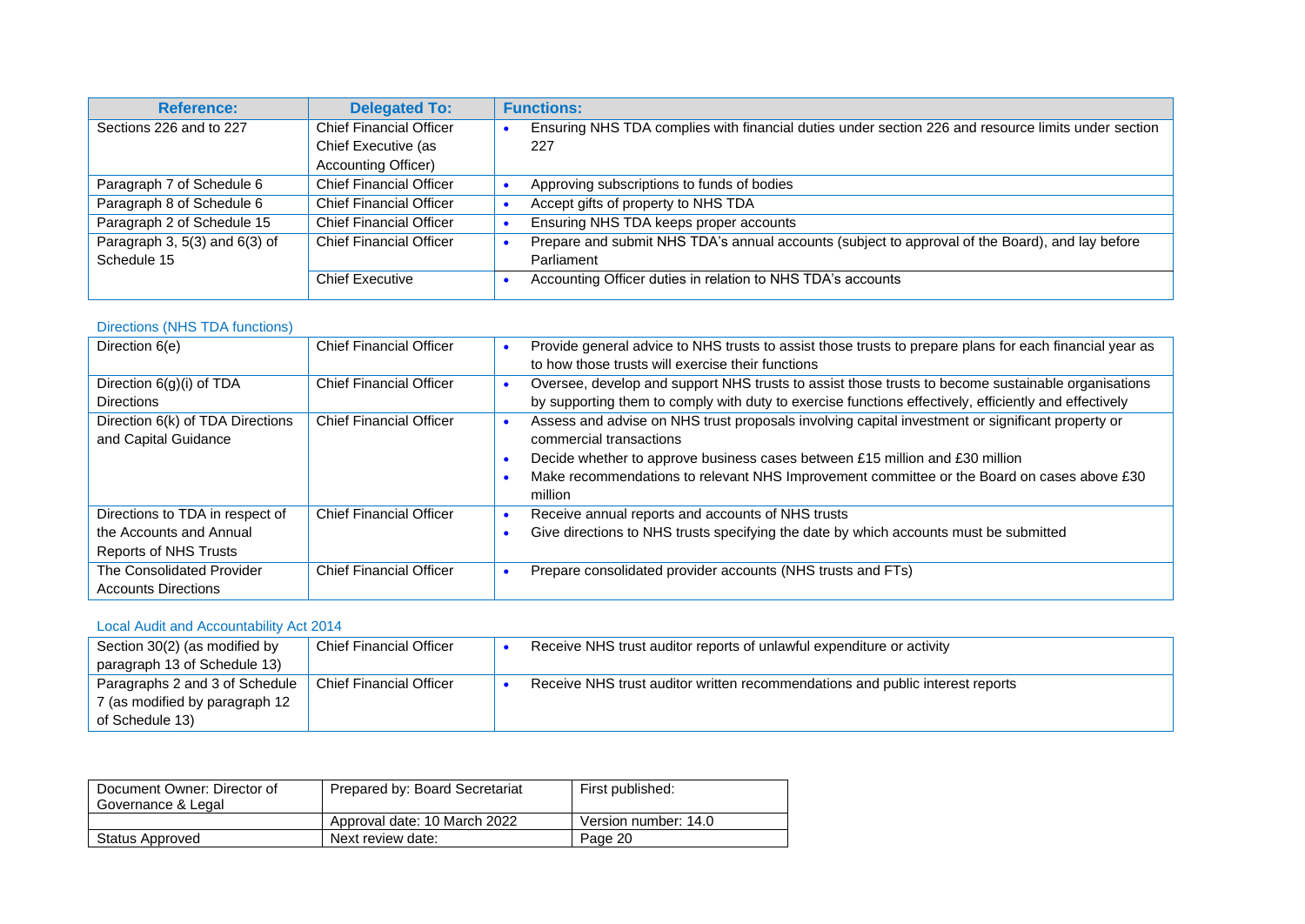| <b>Reference:</b>          | <b>Delegated To:</b>                 | <b>Functions:</b>                                                                                                                       |
|----------------------------|--------------------------------------|-----------------------------------------------------------------------------------------------------------------------------------------|
| Paragraph 9 of Schedule 13 | Chair of Audit and Risk<br>Committee | Duty to inform the Secretary of State if an NHS trust has failed to appoint an auditor by 25 March each<br>vear                         |
|                            |                                      | If directed by Secretary of State, to take the steps under paragraph 9(4) of Schedule 13 to the Act as<br>NHS TDA considers appropriate |
|                            |                                      | Inform and consider representations as required by paragraph 9(6)                                                                       |

| Document Owner: Director of<br>Governance & Legal | Prepared by: Board Secretariat | First published:     |
|---------------------------------------------------|--------------------------------|----------------------|
|                                                   | Approval date: 10 March 2022   | Version number: 14.0 |
| Status Approved                                   | Next review date:              | Page 21              |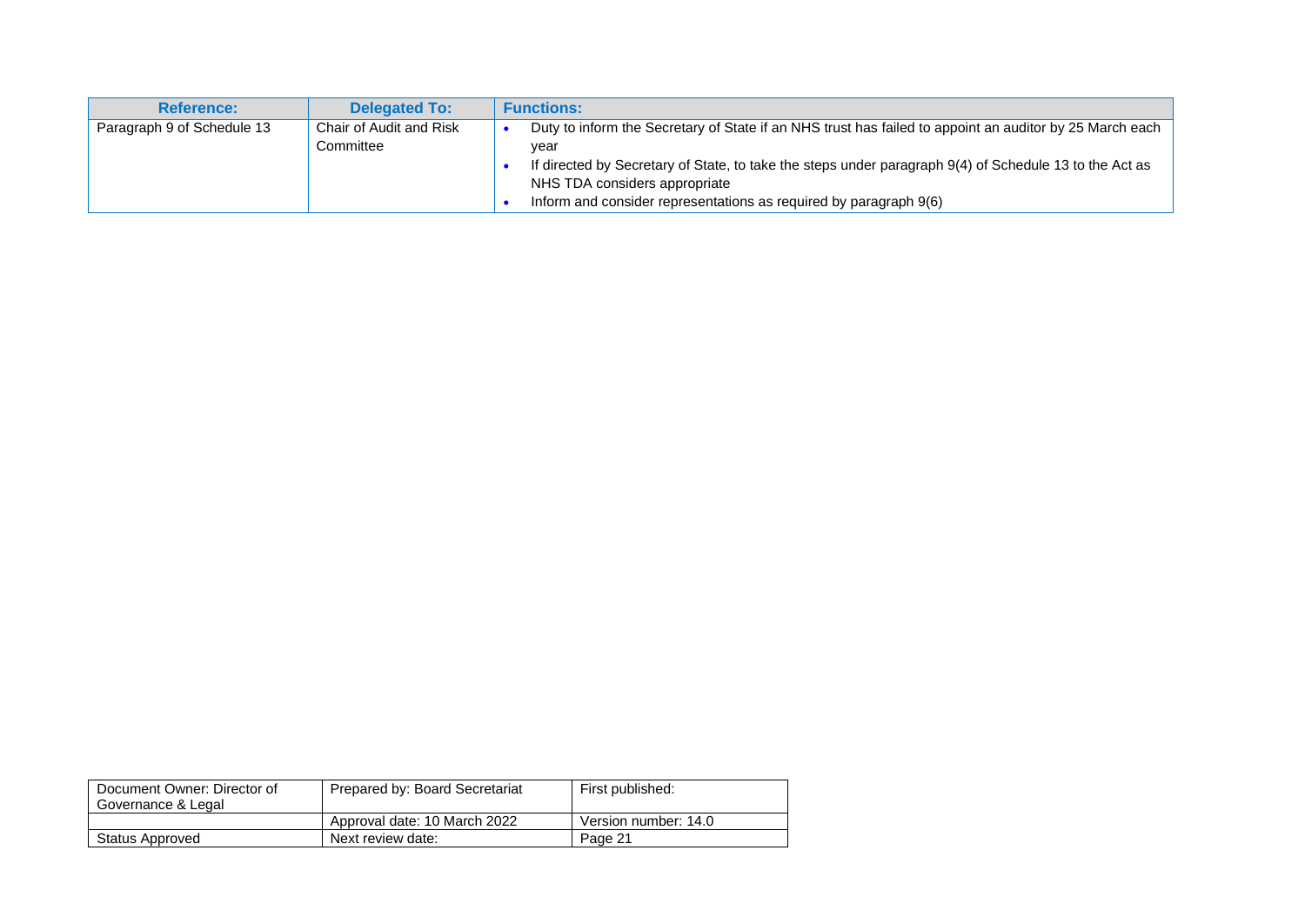# **6 Scheme of Delegation - Functions relating to medical and nursing matters**

| <b>Reference:</b>                                                                                                                                                            | <b>Delegated To:</b>                                                                                   | <b>Functions:</b>                                                                                                                                                                                                                                                                                                                                                                                                                                                                                                                                                                                                                                                                                                |
|------------------------------------------------------------------------------------------------------------------------------------------------------------------------------|--------------------------------------------------------------------------------------------------------|------------------------------------------------------------------------------------------------------------------------------------------------------------------------------------------------------------------------------------------------------------------------------------------------------------------------------------------------------------------------------------------------------------------------------------------------------------------------------------------------------------------------------------------------------------------------------------------------------------------------------------------------------------------------------------------------------------------|
|                                                                                                                                                                              |                                                                                                        |                                                                                                                                                                                                                                                                                                                                                                                                                                                                                                                                                                                                                                                                                                                  |
| 2012 Act (Monitor functions)<br>Section 62(7)                                                                                                                                | <b>Chief Nursing Officer</b>                                                                           | Make arrangements to ensure that patients and public are involved to an appropriate degree in<br>$\bullet$<br>Monitor's decisions                                                                                                                                                                                                                                                                                                                                                                                                                                                                                                                                                                                |
| Section 62(8)                                                                                                                                                                | National Medical Director<br><b>Chief Nursing Officer</b>                                              | Provide, and oversee arrangements for obtaining, health professional advice appropriate for enabling<br>$\bullet$<br>Monitor to effectively discharge its functions                                                                                                                                                                                                                                                                                                                                                                                                                                                                                                                                              |
| NHS Act 2006, regulations and directions (NHS TDA functions)                                                                                                                 |                                                                                                        |                                                                                                                                                                                                                                                                                                                                                                                                                                                                                                                                                                                                                                                                                                                  |
| Section 13R and regulation 2 of<br>the National Health Service<br><b>Trust Development Authority</b><br>(Directions and Miscellaneous<br>Amendments etc) Regulations<br>2016 | <b>National Medical Director</b>                                                                       | Patient safety functions:<br>$\bullet$<br>Establish systems for collecting and analysing NHS patient safety information (e.g. National<br>a.<br>Reporting and Learning System)<br>Make such information available<br>b.<br>Give advice and guidance for purpose of maintaining and improving safety<br>C.                                                                                                                                                                                                                                                                                                                                                                                                        |
| The NHS TDA (Healthcare<br>Safety Investigation Branch)<br>Directions 2016                                                                                                   | <b>National Medical Director</b><br><b>National Medical Director</b><br><b>Chief Financial Officer</b> | Oversight of HSIB in accordance with the directions, including:<br>provide for operation of the HSIB and ensure it exercises certain functions listed in directions<br>impose requirements on Chief Investigator and HSIB as set out in directions<br>take reasonable steps to protect independence of HSIB<br>$\bullet$<br>ensure HSIB report is published<br>$\bullet$<br>Authority's duties in relation to the funding of HSIB (direction 11):<br>pay entirety of HSIB annual allocation and any extraordinary payment<br>$\bullet$<br>ensure, with HSIB, that extraordinary payment spent only on investigation to which it relates<br>seek instructions from Secretary of State as to disposal of surpluses |

<span id="page-21-0"></span>

| Document Owner: Director of<br>Governance & Legal | Prepared by: Board Secretariat | First published:     |
|---------------------------------------------------|--------------------------------|----------------------|
|                                                   | Approval date: 10 March 2022   | Version number: 14.0 |
| Status Approved                                   | Next review date:              | Page 22              |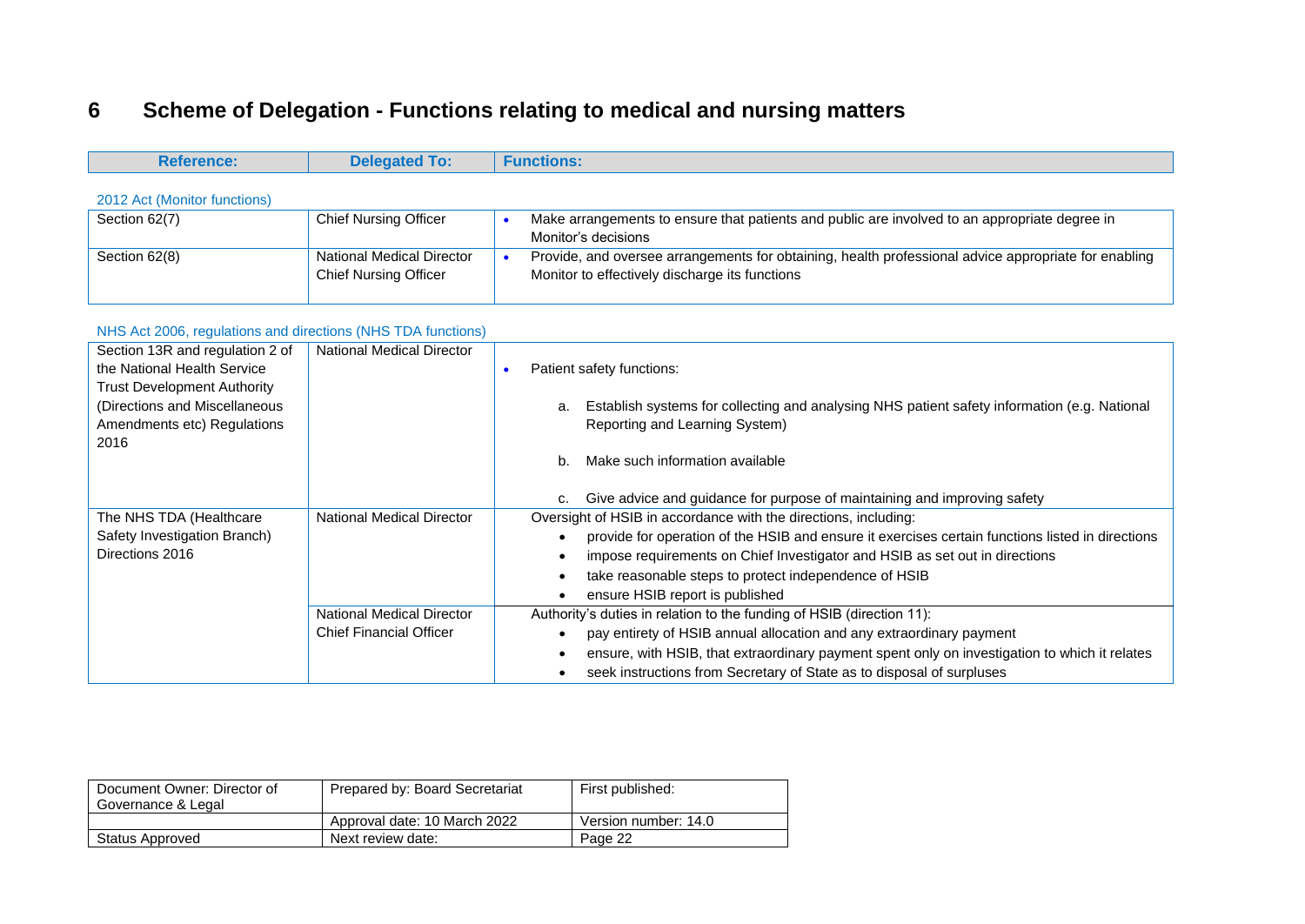# **7 Scheme of Delegation - Functions relating to pricing**

| <b>Reference:</b>                    | <b>Delegated To:</b>                                                      | <b>Functions:</b>                                                                                                                                                                                                                                                                                                                                                                                                                                                                                                                                       |
|--------------------------------------|---------------------------------------------------------------------------|---------------------------------------------------------------------------------------------------------------------------------------------------------------------------------------------------------------------------------------------------------------------------------------------------------------------------------------------------------------------------------------------------------------------------------------------------------------------------------------------------------------------------------------------------------|
| 2012 Act (Monitor functions)         |                                                                           |                                                                                                                                                                                                                                                                                                                                                                                                                                                                                                                                                         |
| Section 69                           | Director of Pricing and<br>Costing                                        | Prepare impact assessment of, and consult on, proposals for the national tariff<br>$\bullet$                                                                                                                                                                                                                                                                                                                                                                                                                                                            |
| Section 104                          | Director of Pricing and<br>Costing                                        | Require a person mentioned in s.104(2) to provide information, documents, records or other items<br>$\bullet$<br>considered necessary or expedient for purposes of Monitor's functions under Chapter 4 of Part 3 of<br>the 2012 Act (pricing)                                                                                                                                                                                                                                                                                                           |
| Sections 105, 106 and<br>Schedule 11 | Director of Pricing and<br>Costing                                        | Make recommendations to the Regional Support Group or System Oversight Committee as to<br>$\bullet$<br>accepting enforcement undertakings, imposing discretionary requirements, imposing additional licence<br>conditions, taking action for breach of such a condition and issuing/revoking compliance certificates<br>and statements of compliance, in relation to compliance by FTs or other licence holders with<br>pricing/costing requirements<br>Ensuring publication of pricing enforcement action in relation to FTs and other licence holders |
| Section 116                          | Director of Pricing and<br>Costing                                        | Publish national tariff in accordance with section 116, as approved by the Board as necessary<br>$\bullet$                                                                                                                                                                                                                                                                                                                                                                                                                                              |
| Section 117(4) and (5)               | Director of Pricing and<br>Costing<br>Director of Provider<br>Development | Subject to approval of the Board, direct CCGs in relation to cases where CCG has (a) agreed a price<br>$\bullet$<br>other than price payable by virtue of Chapter 4 of Part 3 of the 2012 Act or (b) failed to comply with<br>rules provided for under section 116(2), (4) or (6) (including local variation and local pricing rules)                                                                                                                                                                                                                   |
|                                      | Director of Provider<br>Development                                       | Subject to approval of the Board, direct NHS England in relation to cases where NHS England has (a)<br>$\bullet$<br>agreed a price other than price payable by virtue of Chapter 4 of Part 3 of the 2012 Act or (b) failed to<br>comply with rules provided for under section 116(2), (4) or (6) (including local variation and local<br>pricing rules)                                                                                                                                                                                                 |
| Section 118                          | Director of Pricing and<br>Costing                                        | Prepare proposals for the national tariff<br>$\bullet$<br>Publish consultation notice on the national tariff, as approved by the Board as necessary<br>$\bullet$                                                                                                                                                                                                                                                                                                                                                                                        |
|                                      | <b>Director of Provider</b><br>Development                                | Agree proposals for the national tariff with NHS England, in accordance with section 118<br>$\bullet$                                                                                                                                                                                                                                                                                                                                                                                                                                                   |
| Section 120 and Schedule 12          | Director of Pricing and<br>Costing                                        | Refer method for determining national prices to the CMA if objection threshold reached and related<br>$\bullet$<br>functions                                                                                                                                                                                                                                                                                                                                                                                                                            |

<span id="page-22-0"></span>

| Document Owner: Director of<br>Governance & Legal | Prepared by: Board Secretariat | First published:     |
|---------------------------------------------------|--------------------------------|----------------------|
|                                                   | Approval date: 10 March 2022   | Version number: 14.0 |
| Status Approved                                   | Next review date:              | Page 23              |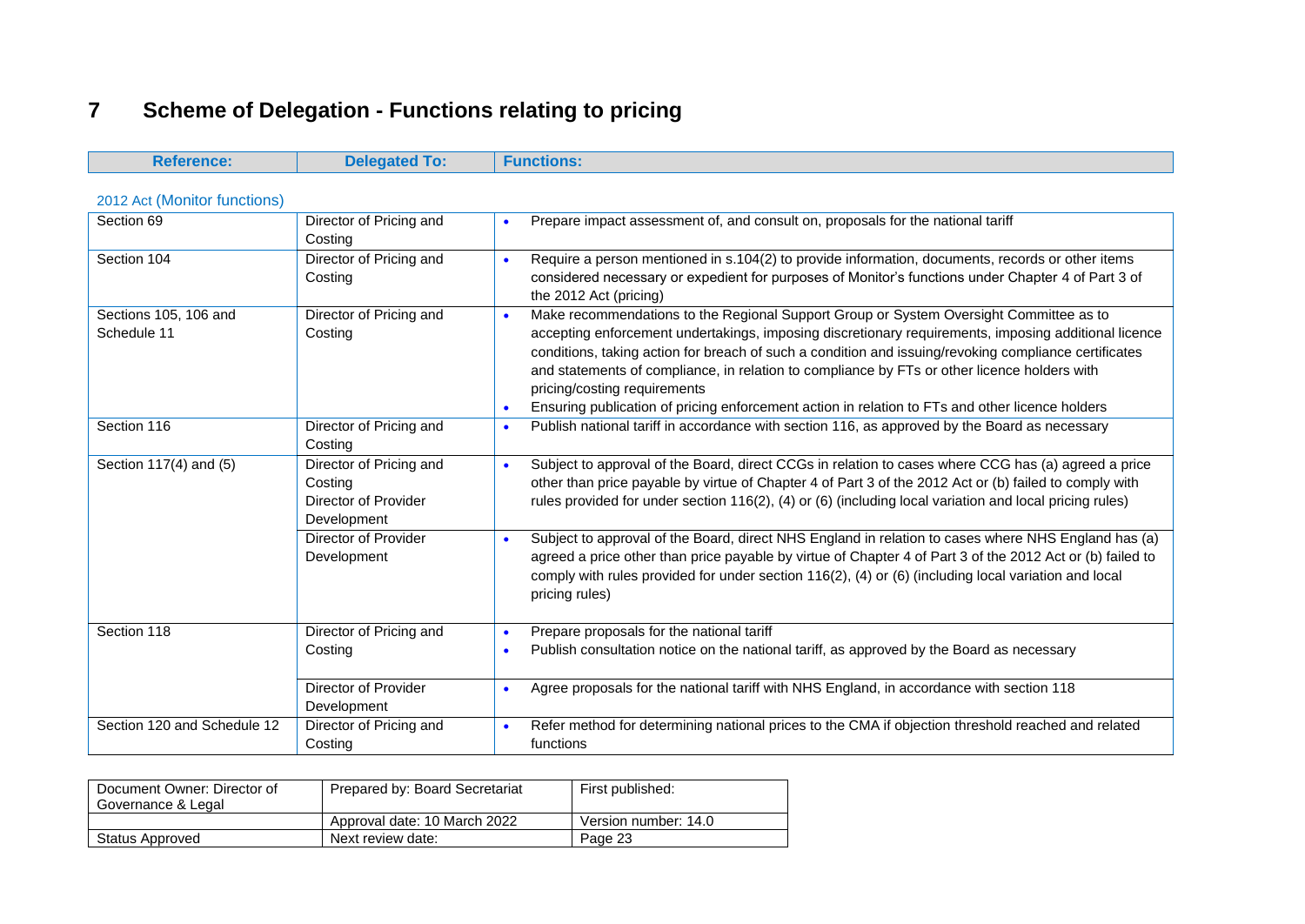| <b>Reference:</b> | <b>Delegated To:</b>        | <b>Functions:</b>                                                                                                    |
|-------------------|-----------------------------|----------------------------------------------------------------------------------------------------------------------|
|                   | Director of Provider        | Agree that a reference should be made, subject to approval of the Board as necessary                                 |
|                   | Development                 |                                                                                                                      |
| Section 122       | Director of Provider        | Determine (proposed and final) changes to the method where CMA remits a matter under section                         |
|                   | Development                 | 121(6), subject to approval of the Board as necessary                                                                |
|                   | Director of Pricing and     | Notify CMA and NHS England of proposed changes<br>$\bullet$                                                          |
|                   | Costing                     | Make changes to the method as determined/agreed by Director of Provider Development or the Board                     |
| Section 123       | Director of Pricing and     | Comply with a direction from the CMA under section 123                                                               |
|                   | Costing                     |                                                                                                                      |
| Section 124       | Director of Pricing and     | Assess and make recommendations on whether to approve a local modification agreement<br>$\bullet$                    |
|                   | Costing                     | Determine evidence Monitor requires to be submitted with a local modification agreement                              |
|                   |                             | Send and publish notice under section 124(6) to (8)<br>$\bullet$                                                     |
|                   |                             |                                                                                                                      |
|                   | Director of Provider        | Decide whether to approve a local modification agreement, subject to approval of the Board as<br>$\bullet$           |
|                   | Development                 | necessary                                                                                                            |
| Section 125       | Director of Pricing and     | Assess and make recommendations on whether to grant a local modification application<br>$\bullet$                    |
|                   | Costing                     | Determine evidence Monitor requires to be submitted with a local modification application                            |
|                   |                             | Send and publish notice under section 125(6) to (8)                                                                  |
|                   |                             |                                                                                                                      |
|                   | <b>Director of Provider</b> | Decide whether to grant a local modification application, subject to approval of the Board as necessary<br>$\bullet$ |
|                   | Development                 |                                                                                                                      |
| Section 126       | Director of Pricing and     | Notify commissioners that continued provision of commissioner requested services is put at risk by                   |
|                   | Costing                     | configuration of certain health care services                                                                        |
|                   |                             | Ensure list of notifications is published by Monitor<br>$\bullet$                                                    |
| Section 127       | Director of Pricing and     | Send and publish notice relating to correct of mistakes in national tariff<br>$\bullet$                              |
|                   | Costing                     |                                                                                                                      |

#### Standard licence conditions (or equivalent for NHS trusts) and TDA directions

| Licence condition P1 | Director of Pricing and | Require licence holders and NHS trusts to record costing information in compliance with condition P1 |
|----------------------|-------------------------|------------------------------------------------------------------------------------------------------|
|                      | Costing                 | and Monitor's Approved Costing Guidance                                                              |
|                      |                         | Determine the content of, and publishing, the Approved Costing Guidance                              |
| Licence condition P2 | Director of Pricing and | Require licence holders and NHS trusts to furnish Monitor with information and documents, and        |
|                      | Costing                 | prepare or procure and furnish Monitor with reports for the purposes of Monitor's pricing functions  |
|                      |                         | Determine information and reports to be required                                                     |

| Document Owner: Director of<br>Governance & Legal | Prepared by: Board Secretariat | First published:     |
|---------------------------------------------------|--------------------------------|----------------------|
|                                                   | Approval date: 10 March 2022   | Version number: 14.0 |
| Status Approved                                   | Next review date:              | Page 24              |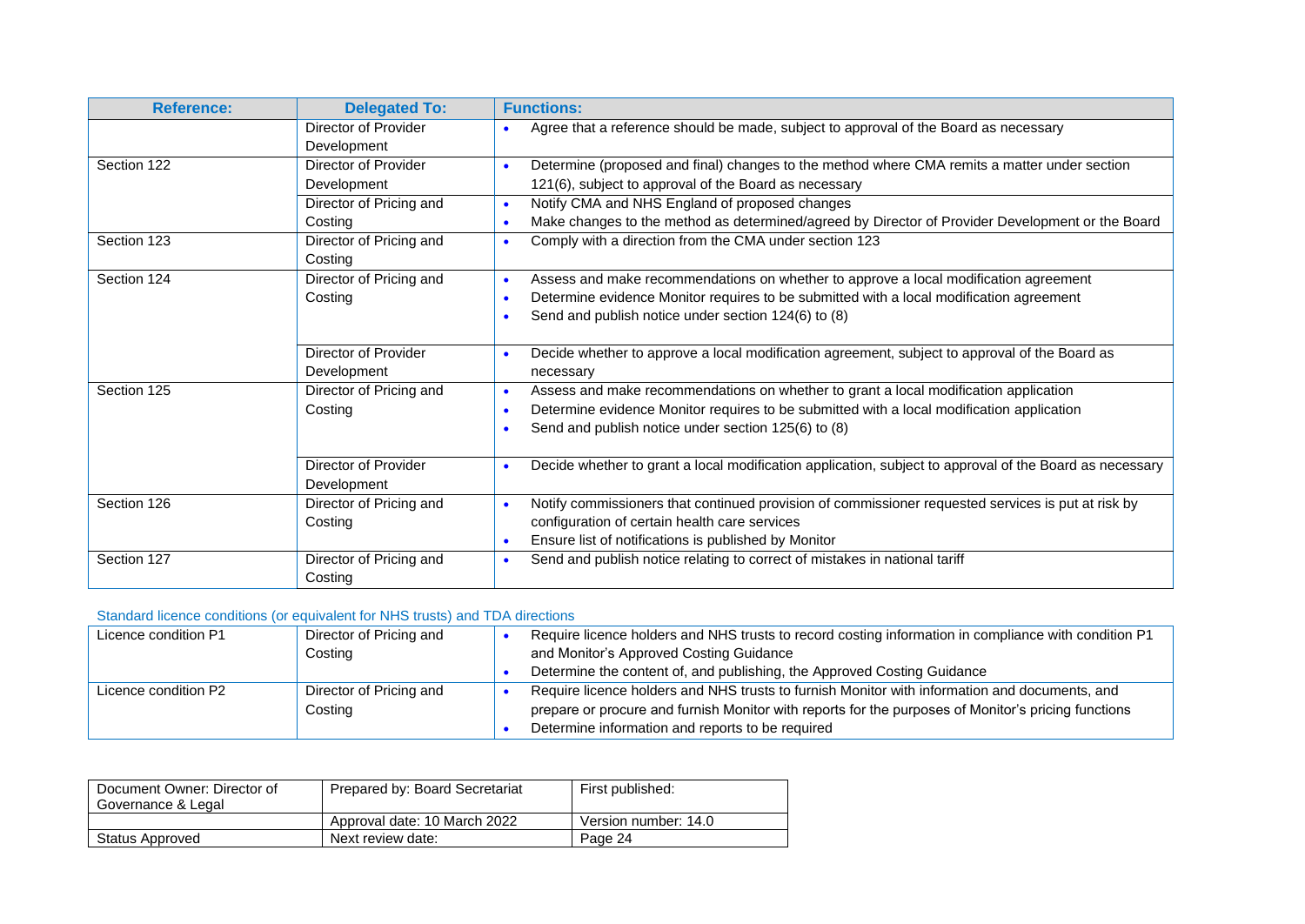| <b>Reference:</b>                 | <b>Delegated To:</b>    | <b>Functions:</b>                                                                                    |
|-----------------------------------|-------------------------|------------------------------------------------------------------------------------------------------|
| Licence condition                 | Director of Pricing and | Require licence holders and NHS trusts to obtain and submit assurance reports on costing             |
| P3                                | Costing                 | submissions                                                                                          |
| Direction $6(a)$ and $(c)$ of the | Director of Pricing and | Make recommendations to the Regional Support Group or System Oversight Committee as to               |
| <b>TDA Directions</b>             | Costing                 | accepting enforcement undertaking, giving directions and issuing/revoking compliance certificates or |
|                                   |                         | statements of compliance, in relation to compliance by NHS trusts with pricing/costing requirements  |
| Direction 6(I) of the TDA         | Director of Pricing and | Request information from NHS trusts, which NHS TDA requires in order to carry out its functions in   |
| <b>Directions</b>                 | Costing                 | relation to pricing enforcement, from NHS trusts                                                     |

## **8 Scheme of Delegation – Functions relating to commercial matters**

| <b>Reference:</b>             | <b>Delegated To:</b>            | <b>Functions:</b>                                                                                            |
|-------------------------------|---------------------------------|--------------------------------------------------------------------------------------------------------------|
| <b>NHS TDA functions</b>      |                                 |                                                                                                              |
| Directions under section 7(2) | <b>Chief Commercial Officer</b> | Decisions on proposals for NHS TDA income generation schemes (subject to Board approval and                  |
| of the Health and Medicines   | <b>Chief Financial Officer</b>  | compliance with internal finance controls)                                                                   |
| Act 1988                      | <b>Regional Directors</b>       |                                                                                                              |
| Direction 6(g)(i) of TDA      | <b>Chief Commercial Officer</b> | Oversee, develop and support NHS trusts to assist those trusts to become sustainable organisations           |
| <b>Directions</b>             |                                 | by supporting them to comply with their duty to exercise functions effectively, efficiently and effectively, |
|                               |                                 | in particular by providing advice and support in respect of the efficient management of their estates        |
|                               |                                 | including the achievement of efficiency savings and reduced running costs and the identification and         |
|                               |                                 | disposal of surplus land (NHS TDA function)                                                                  |

#### Monitor and NHS TDA functions

| <b>Public Procurement</b>   | <b>Chief Commercial Officer</b> | Make arrangements to comply with requirements of Public Contracts Regulations 2015                   |
|-----------------------------|---------------------------------|------------------------------------------------------------------------------------------------------|
| Regulations 2015            |                                 |                                                                                                      |
| Section 1 of the Public     | Chief Commercial Officer        | Duty to consider how, in the context of procuring services, economic, social and environmental well- |
| Services (Social Value) Act |                                 | being may be enhanced                                                                                |
| 2012                        |                                 |                                                                                                      |

## <span id="page-24-0"></span>**9 Scheme of Delegation - Functions relating to competition, procurement and patient choice**

<span id="page-24-1"></span>

| Document Owner: Director of<br>Governance & Legal | Prepared by: Board Secretariat | First published:     |
|---------------------------------------------------|--------------------------------|----------------------|
|                                                   | Approval date: 10 March 2022   | Version number: 14.0 |
| Status Approved                                   | Next review date:              | Page 25              |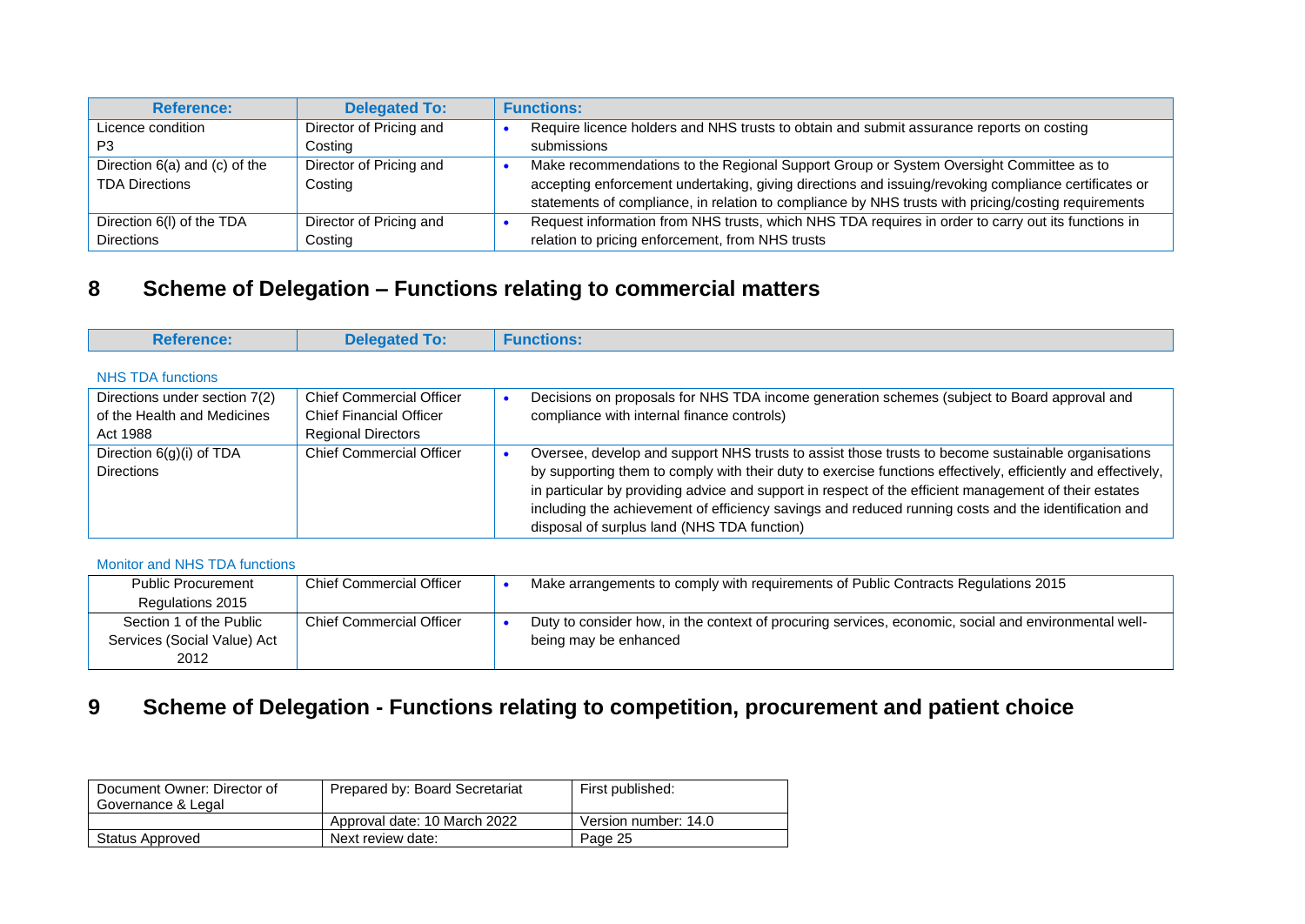| <b>Reference:</b> | <b>Delegated To:</b> | <b>Functions:</b> |
|-------------------|----------------------|-------------------|

#### 2012 Act and regulations made under s.75 of that Act (Monitor functions)

| Section 72              | Director of Provider        | Decide whether to investigate potential infringements of Competition Act 1998 and on scope of           |
|-------------------------|-----------------------------|---------------------------------------------------------------------------------------------------------|
|                         | Development                 | investigation                                                                                           |
| Section 73              | Director of Provider        | Make recommendations to System Oversight Committee or the Board on whether to institute market          |
|                         | Development                 | investigation the Enterprise Act 2002 and on scope of potential investigation                           |
| Regulation 13 of PPCCR  | Director of Provider        | Decide whether to formally investigate complaint that CCG or NHS England has failed to comply with a    |
|                         | Development                 | requirement imposed by regulations 2 to 12 of the PPCCR (procurement, patient choice and                |
|                         |                             | competition) or requirements of the Standing Rules regulations relating to patient choice, and decide   |
|                         |                             | scope of investigation                                                                                  |
|                         |                             | Decide whether to formally investigate failure to comply with regulation 10 of PPCCR (anti-competitive  |
|                         |                             | behaviour) and decide scope of investigation                                                            |
|                         |                             | Decide whether to require CCG or NHS England to provide information (reg 13(5))                         |
| Regulations 14 to 16 of | Director of Provider        | Make recommendations to System Oversight Committee or the Board on enforcement action                   |
| <b>PPCCR</b>            | Development                 | (declaration of ineffectiveness, directions or undertakings) in relation to a failure to comply with a  |
|                         |                             | requirement imposed by regulations 2 to 12 of the PPCCR (procurement, patient choice and                |
|                         |                             | competition)                                                                                            |
| Schedule 9 (section 77  | Director of Provider        | Make recommendations to System Oversight Committee or the Board on whether to vary                      |
| undertakings)           | Development                 | undertakings, or issue or revoke compliance certificates                                                |
|                         |                             | Deciding what information to redact from enforcement undertakings pursuant to paragraph 2(2) of         |
|                         |                             | Schedule 9                                                                                              |
| Section 78              | <b>Director of Provider</b> | Making recommendations to System Oversight Committee or the Board about publishing and revising         |
|                         | Development                 | guidance about compliance with PPCCR and the exercise of powers under those regulations                 |
| Section 79              | Director of Provider        | Formal decisions relating to preliminary advice to trusts and liaison with CMA, before formal advice to |
|                         | Development                 | CMA on patient benefits under section 79 (mergers involving FTs)                                        |
| Section 80              | Director of Provider        | Ensuring arrangements are in place for effective co-operation with CMA                                  |
|                         | Development                 |                                                                                                         |

| Document Owner: Director of<br>Governance & Legal | Prepared by: Board Secretariat | First published:     |
|---------------------------------------------------|--------------------------------|----------------------|
|                                                   | Approval date: 10 March 2022   | Version number: 14.0 |
| Status Approved                                   | Next review date:              | Page 26              |